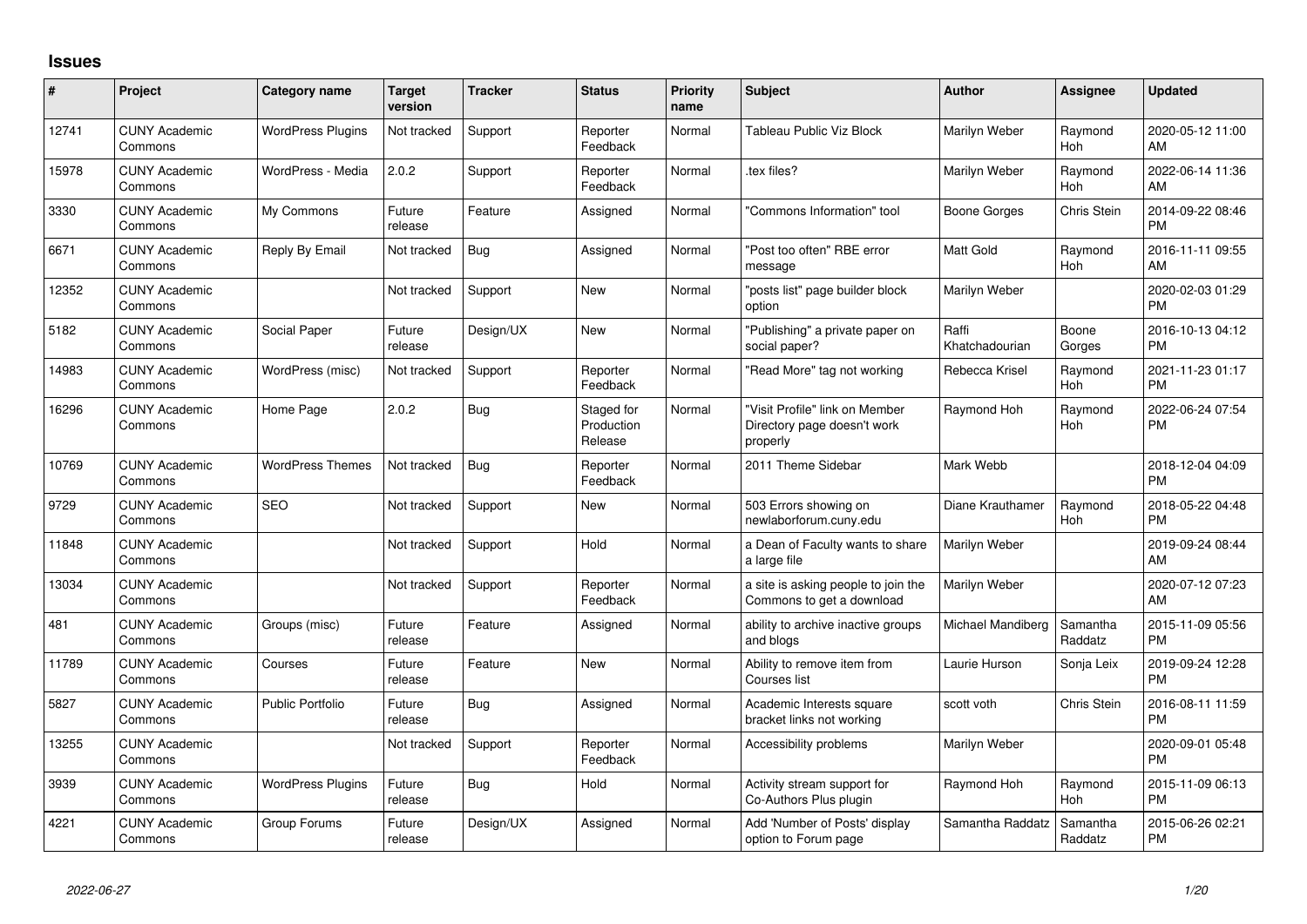| #     | Project                         | <b>Category name</b>     | Target<br>version | <b>Tracker</b> | <b>Status</b>        | <b>Priority</b><br>name | <b>Subject</b>                                                                                  | <b>Author</b>           | <b>Assignee</b>     | <b>Updated</b>                |
|-------|---------------------------------|--------------------------|-------------------|----------------|----------------------|-------------------------|-------------------------------------------------------------------------------------------------|-------------------------|---------------------|-------------------------------|
| 9895  | <b>CUNY Academic</b><br>Commons | Onboarding               | Future<br>release | Feature        | Assigned             | Normal                  | Add "Accept Invitation"<br>link/button/function to Group<br>and/or Site invitation emails?      | Luke Waltzer            | Boone<br>Gorges     | 2018-06-07 12:42<br><b>PM</b> |
| 10226 | <b>CUNY Academic</b><br>Commons | Courses                  | Future<br>release | Feature        | <b>New</b>           | Normal                  | Add "My Courses" to drop down<br>list                                                           | scott voth              | Boone<br>Gorges     | 2021-11-19 12:42<br>РM        |
| 5488  | <b>CUNY Academic</b><br>Commons | Social Paper             | Future<br>release | <b>Bug</b>     | New                  | Normal                  | Add a "last edited by" field to<br>Social Paper group directories                               | <b>Boone Gorges</b>     |                     | 2016-04-21 10:05<br><b>PM</b> |
| 9835  | <b>CUNY Academic</b><br>Commons | Group Forums             | Future<br>release | <b>Bug</b>     | Assigned             | Normal                  | add a "like" function?                                                                          | Marilyn Weber           | <b>Erik Trainer</b> | 2018-06-05 01:49<br><b>PM</b> |
| 16307 | <b>CUNY Academic</b><br>Commons |                          |                   | <b>Bug</b>     | New                  | Normal                  | Add brief messaging to<br>accept/decline group membership<br>requests                           | Matt Gold               | Boone<br>Gorges     | 2022-06-27 06:13<br><b>PM</b> |
| 3492  | <b>CUNY Academic</b><br>Commons | <b>WordPress Themes</b>  | Future<br>release | Support        | Assigned             | Normal                  | Add CBOX theme to the<br>Commons                                                                | scott voth              | Raymond<br>Hoh      | 2014-10-08 05:55<br><b>PM</b> |
| 11945 | <b>CUNY Academic</b><br>Commons | Reckoning                | Future<br>release | Feature        | Reporter<br>Feedback | Normal                  | Add Comments bubble to<br>Reckoning views                                                       | Boone Gorges            | Boone<br>Gorges     | 2019-11-12 05:14<br><b>PM</b> |
| 2573  | NYCDH Community<br>Site         |                          |                   | Feature        | Reporter<br>Feedback | Normal                  | Add dh_nyc twitter list feed to site                                                            | Mark Newton             | <b>Matt Gold</b>    | 2013-05-16 11:42<br><b>PM</b> |
| 2571  | <b>NYCDH Community</b><br>Site  |                          |                   | Feature        | Assigned             | Normal                  | Add Google custom search box to<br>homepage                                                     | <b>Mark Newton</b>      | Raymond<br>Hoh      | 2013-05-18 07:49<br><b>PM</b> |
| 3220  | <b>CUNY Academic</b><br>Commons | <b>Public Portfolio</b>  | Future<br>release | Feature        | Assigned             | Normal                  | Add indent/outdent option to<br>Formatting Buttons on Profile<br>Page                           | <b>Matt Gold</b>        | Boone<br>Gorges     | 2014-05-21 10:39<br><b>PM</b> |
| 4222  | <b>CUNY Academic</b><br>Commons | User Experience          | Future<br>release | Design/UX      | New                  | Normal                  | Add information to 'Delete<br>Account' page                                                     | Samantha Raddatz        | scott voth          | 2015-06-26 11:35<br>AM        |
| 4225  | <b>CUNY Academic</b><br>Commons | DiRT Integration         | Future<br>release | Design/UX      | New                  | Normal                  | Add information to DIRT page (in<br>Create a Group)                                             | Samantha Raddatz        | Matt Gold           | 2015-06-26 03:14<br><b>PM</b> |
| 8675  | <b>CUNY Academic</b><br>Commons | User Onboarding          | Future<br>release | <b>Bug</b>     | Reporter<br>Feedback | Low                     | Add new User search screen calls<br>for the input of email address but<br>doesn't work with one | Paul Hebert             | Boone<br>Gorges     | 2017-10-11 11:17<br>AM        |
| 4226  | <b>CUNY Academic</b><br>Commons | <b>BuddyPress Docs</b>   | Future<br>release | Design/UX      | New                  | Normal                  | Add option to connect a Doc with<br>a Group                                                     | Samantha Raddatz        | Samantha<br>Raddatz | 2015-09-09 04:08<br><b>PM</b> |
| 2223  | <b>CUNY Academic</b><br>Commons | <b>WordPress Plugins</b> | Future<br>release | Feature        | Assigned             | Low                     | Add Participad to the CUNY<br><b>Academic Commons</b>                                           | Matt Gold               | Boone<br>Gorges     | 2014-09-17 10:03<br><b>PM</b> |
| 16290 | <b>CUNY Academic</b><br>Commons |                          |                   | Feature        | Reporter<br>Feedback | Normal                  | Add Table Of Contents Block<br>plug-in                                                          | Raffi<br>Khatchadourian |                     | 2022-06-24 10:26<br>AM        |
| 5199  | <b>CUNY Academic</b><br>Commons | Social Paper             | Future<br>release | Feature        | New                  | Normal                  | add tables to the SP editor                                                                     | Marilyn Weber           |                     | 2016-10-24 11:27<br>AM        |
| 554   | <b>CUNY Academic</b><br>Commons | BuddyPress (misc)        | Future<br>release | Feature        | Assigned             | Normal                  | Add Trackback notifications to<br>site-wide activity feed                                       | Matt Gold               | Boone<br>Gorges     | 2015-11-09 06:19<br>PM        |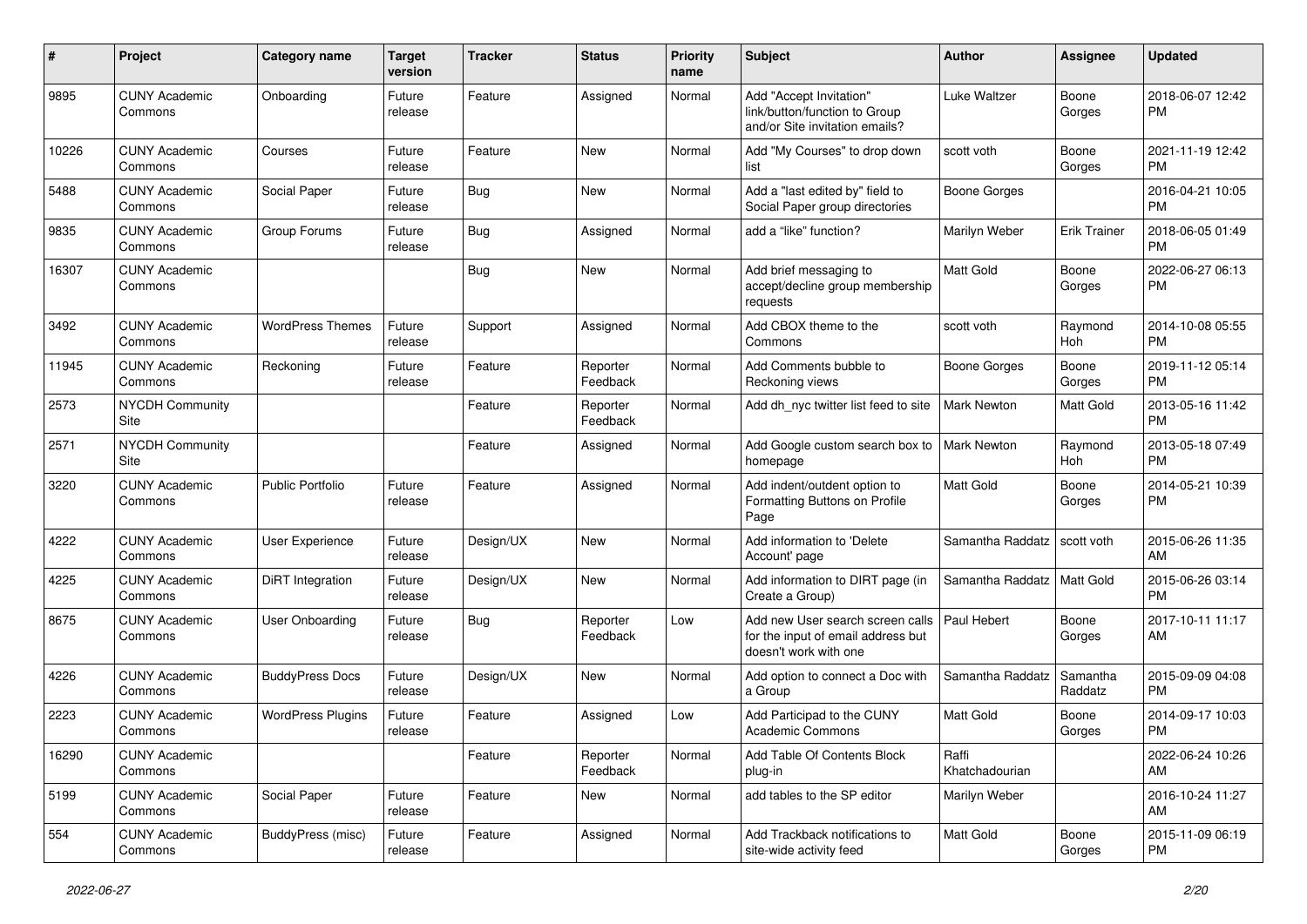| #     | Project                         | <b>Category name</b>     | <b>Target</b><br>version | Tracker   | <b>Status</b>        | <b>Priority</b><br>name | <b>Subject</b>                                                                       | Author              | <b>Assignee</b>       | <b>Updated</b>                |
|-------|---------------------------------|--------------------------|--------------------------|-----------|----------------------|-------------------------|--------------------------------------------------------------------------------------|---------------------|-----------------------|-------------------------------|
| 2574  | <b>NYCDH Community</b><br>Site  |                          |                          | Feature   | Assigned             | Normal                  | Add Way to Upload Files to<br>Groups                                                 | <b>Mark Newton</b>  | Raymond<br>Hoh        | 2013-05-18 07:46<br><b>PM</b> |
| 15613 | <b>CUNY Academic</b><br>Commons |                          | 2.0.2                    | Feature   | Reporter<br>Feedback | Normal                  | Adding "Passster" plugin                                                             | Laurie Hurson       |                       | 2022-06-14 11:36<br>AM        |
| 14504 | <b>CUNY Academic</b><br>Commons |                          | Not tracked              | Publicity | Reporter<br>Feedback | Normal                  | Adding showcases to home page<br>menu                                                | Laurie Hurson       | Boone<br>Gorges       | 2022-01-19 03:26<br><b>PM</b> |
| 11393 | <b>CUNY Academic</b><br>Commons |                          | Not tracked              | Publicity | <b>New</b>           | Normal                  | After 1.15 release, ceate a hero<br>slide and post about adding a site<br>to a group | scott voth          | Patrick<br>Sweeney    | 2019-05-14 10:32<br>AM        |
| 15370 | <b>CUNY Academic</b><br>Commons |                          |                          | Support   | Reporter<br>Feedback | Normal                  | All-in-One Event Calendar?                                                           | Marilyn Weber       |                       | 2022-02-17 11:03<br>AM        |
| 5016  | <b>CUNY Academic</b><br>Commons | Events                   | Future<br>release        | Feature   | Assigned             | Low                     | Allow comments to be posted on<br>events                                             | Matt Gold           | Raymond<br><b>Hoh</b> | 2019-03-01 02:23<br><b>PM</b> |
| 1167  | <b>CUNY Academic</b><br>Commons | <b>Email Invitations</b> | Future<br>release        | Feature   | <b>New</b>           | Low                     | Allow email invitations to be<br>resent                                              | Boone Gorges        | Boone<br>Gorges       | 2015-11-12 12:53<br>AM        |
| 3354  | <b>CUNY Academic</b><br>Commons | <b>Group Files</b>       | Future<br>release        | Feature   | Assigned             | Low                     | Allow Group Download of Multiple<br><b>Selected Files</b>                            | Matt Gold           | Chris Stein           | 2014-08-01 08:50<br>AM        |
| 3308  | <b>CUNY Academic</b><br>Commons | Group Invitations        | Future<br>release        | Feature   | Assigned             | Normal                  | Allow members to rescind group<br>invitations                                        | Matt Gold           | Boone<br>Gorges       | 2015-04-01 08:53<br><b>PM</b> |
| 4635  | <b>CUNY Academic</b><br>Commons | Authentication           | Future<br>release        | Feature   | <b>New</b>           | Normal                  | Allow non-WP authentication                                                          | <b>Boone Gorges</b> | Sonja Leix            | 2019-03-01 02:05<br><b>PM</b> |
| 13835 | <b>CUNY Academic</b><br>Commons | WordPress (misc)         | Future<br>release        | Feature   | New                  | Normal                  | Allow OneSearch widget to have<br>'CUNY' as campus                                   | Boone Gorges        | Boone<br>Gorges       | 2021-11-19 12:39<br><b>PM</b> |
| 1165  | <b>CUNY Academic</b><br>Commons | <b>Email Invitations</b> | Future<br>release        | Feature   | Assigned             | Low                     | Allow saved lists of invitees under<br>Send Invites                                  | <b>Boone Gorges</b> | Boone<br>Gorges       | 2015-11-09 06:03<br><b>PM</b> |
| 6332  | <b>CUNY Academic</b><br>Commons | WordPress (misc)         | Future<br>release        | Feature   | <b>New</b>           | Normal                  | Allow uploaded files to be marked<br>as private in an ad hoc way                     | <b>Boone Gorges</b> |                       | 2016-10-17 11:41<br><b>PM</b> |
| 2523  | <b>CUNY Academic</b><br>Commons | <b>BuddyPress Docs</b>   | Future<br>release        | Feature   | Assigned             | Normal                  | Allow Users to Upload Images to<br><b>BP</b> Docs                                    | Matt Gold           | Boone<br>Gorges       | 2015-11-09 06:14<br><b>PM</b> |
| 14439 | <b>CUNY Academic</b><br>Commons | Spam/Spam<br>Prevention  | 2.0.2                    | Support   | Assigned             | Normal                  | Aprroved comments held for<br>moderation                                             | Laurie Hurson       | Raymond<br>Hoh        | 2022-06-14 11:36<br>AM        |
| 15176 | <b>CUNY Academic</b><br>Commons |                          | Not tracked              | Support   | Reporter<br>Feedback | Normal                  | Archiving Q Writing & Old<br>Wordpress Sites on the Commons                          | Laurie Hurson       |                       | 2022-02-08 10:28<br>AM        |
| 5489  | <b>CUNY Academic</b><br>Commons | Social Paper             | Future<br>release        | Feature   | New                  | Normal                  | Asc/desc sorting for Social Paper<br>directories                                     | <b>Boone Gorges</b> |                       | 2016-04-21 10:06<br><b>PM</b> |
| 11243 | <b>CUNY Academic</b><br>Commons | BuddyPress (misc)        | Future<br>release        | Bug       | New                  | Normal                  | Audit bp-custom.php                                                                  | Raymond Hoh         | Raymond<br>Hoh        | 2022-04-26 11:59<br>AM        |
| 9211  | <b>CUNY Academic</b><br>Commons | <b>WordPress Plugins</b> | Future<br>release        | Support   | Reporter<br>Feedback | Normal                  | Auto-Role Setting in Forum Plugin<br><b>Causing Some Confusion</b>                   | Luke Waltzer        | Boone<br>Gorges       | 2018-03-13 11:44<br>AM        |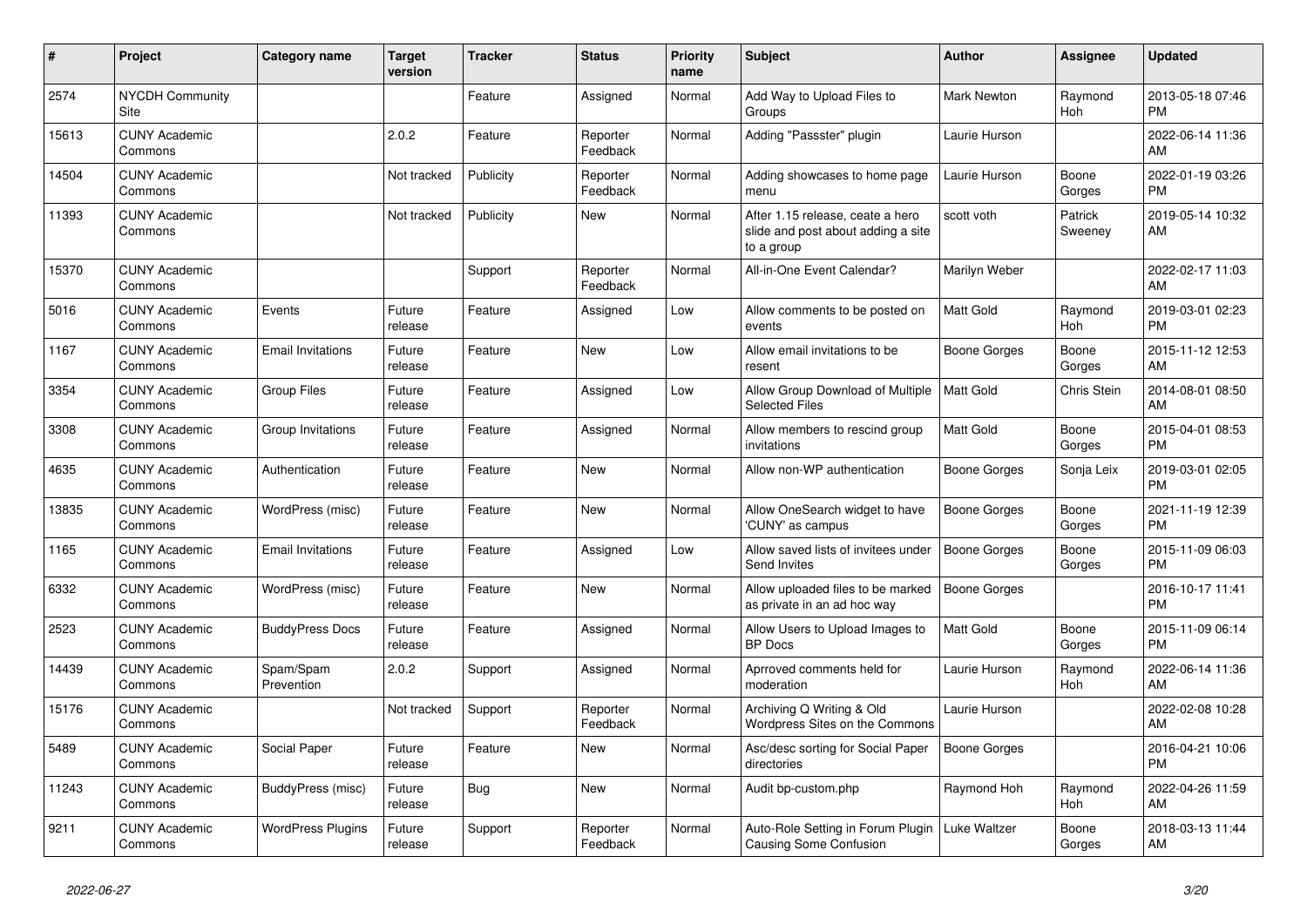| #     | Project                         | <b>Category name</b>     | Target<br>version | <b>Tracker</b> | <b>Status</b>        | <b>Priority</b><br>name | <b>Subject</b>                                                                                | <b>Author</b>           | <b>Assignee</b> | <b>Updated</b>                |
|-------|---------------------------------|--------------------------|-------------------|----------------|----------------------|-------------------------|-----------------------------------------------------------------------------------------------|-------------------------|-----------------|-------------------------------|
| 13466 | <b>CUNY Academic</b><br>Commons | Cavalcade                | Future<br>release | Feature        | <b>New</b>           | Normal                  | Automated cleanup for duplicate<br>Cavalcade tasks                                            | <b>Boone Gorges</b>     | Boone<br>Gorges | 2020-10-13 05:24<br><b>PM</b> |
| 11787 | <b>CUNY Academic</b><br>Commons |                          | Not tracked       | Support        | Reporter<br>Feedback | Normal                  | automated comments notifications<br>on ZenDesk                                                | Marilyn Weber           |                 | 2019-08-26 06:18<br><b>PM</b> |
| 3193  | <b>CUNY Academic</b><br>Commons | Group Forums             | Future<br>release | Feature        | Assigned             | Normal                  | bbPress 2.x dynamic roles and<br><b>RBE</b>                                                   | Boone Gorges            | Boone<br>Gorges | 2014-09-30 01:30<br><b>PM</b> |
| 15923 | <b>CUNY Academic</b><br>Commons |                          | Not tracked       | Feature        | Reporter<br>Feedback | Normal                  | <b>Bellows Plugin Adjustments</b>                                                             | Laurie Hurson           |                 | 2022-04-20 10:10<br>AM        |
| 14309 | <b>CUNY Academic</b><br>Commons | Group Library            | Future<br>release | Feature        | New                  | Normal                  | Better handling of<br>bp group document file<br>download attempts when file is<br>not present | <b>Boone Gorges</b>     | Boone<br>Gorges | 2021-11-19 12:28<br><b>PM</b> |
| 1166  | <b>CUNY Academic</b><br>Commons | <b>Email Invitations</b> | Future<br>release | Feature        | <b>New</b>           | Low                     | Better organizational tools for<br>Sent Invites                                               | Boone Gorges            | Boone<br>Gorges | 2015-11-09 06:02<br><b>PM</b> |
| 635   | <b>CUNY Academic</b><br>Commons | BuddyPress (misc)        | Future<br>release | Feature        | Assigned             | Normal                  | Big Blue Button -<br>Videoconferencing in Groups and<br><b>Blogs</b>                          | Matt Gold               | Boone<br>Gorges | 2011-03-14 03:24<br><b>PM</b> |
| 12911 | <b>CUNY Academic</b><br>Commons |                          | Not tracked       | Feature        | New                  | Normal                  | Block access to xmlrpc.php based<br>on User-Agent                                             | <b>Boone Gorges</b>     | Boone<br>Gorges | 2020-06-09 05:12<br><b>PM</b> |
| 14113 | <b>CUNY Academic</b><br>Commons | WordPress (misc)         | Future<br>release | <b>Bug</b>     | Hold                 | Normal                  | Block Editor Not Working on this<br>page - Json error                                         | scott voth              | Boone<br>Gorges | 2021-03-05 11:01<br>AM        |
| 11415 | <b>CUNY Academic</b><br>Commons | <b>WordPress Plugins</b> | Not tracked       | <b>Bug</b>     | Reporter<br>Feedback | Normal                  | <b>Blog Subscriptions in Jetpack</b>                                                          | Laurie Hurson           |                 | 2019-05-14 10:34<br>AM        |
| 7624  | <b>CUNY Academic</b><br>Commons | BuddyPress (misc)        | Future<br>release | Design/UX      | <b>New</b>           | Normal                  | <b>BP Notifications</b>                                                                       | Luke Waltzer            | Paige Dupont    | 2017-02-08 10:43<br><b>PM</b> |
| 6749  | <b>CUNY Academic</b><br>Commons | Events                   | Future<br>release | <b>Bug</b>     | New                  | Low                     | BPEO iCal request can trigger<br>very large number of DB queries                              | Boone Gorges            | Raymond<br>Hoh  | 2016-11-15 10:09<br><b>PM</b> |
| 3042  | <b>CUNY Academic</b><br>Commons | <b>Public Portfolio</b>  | Future<br>release | Feature        | Assigned             | Normal                  | Browsing member interests                                                                     | <b>Matt Gold</b>        | Boone<br>Gorges | 2015-03-21 09:04<br><b>PM</b> |
| 618   | <b>CUNY Academic</b><br>Commons | <b>BuddyPress Docs</b>   | Future<br>release | Feature        | Assigned             | Normal                  | BuddyPress Docs: export formats                                                               | <b>Boone Gorges</b>     | Boone<br>Gorges | 2015-11-09 05:38<br><b>PM</b> |
| 1417  | <b>CUNY Academic</b><br>Commons | <b>BuddyPress Docs</b>   | Future<br>release | Feature        | Assigned             | Low                     | Bulk actions for BuddyPress Docs                                                              | <b>Boone Gorges</b>     | Boone<br>Gorges | 2016-10-17 10:41<br><b>PM</b> |
| 364   | <b>CUNY Academic</b><br>Commons | <b>WordPress Plugins</b> | Future<br>release | Feature        | <b>New</b>           | Normal                  | <b>Bulletin Board</b>                                                                         | Matt Gold               |                 | 2015-01-05 08:50<br><b>PM</b> |
| 4980  | <b>CUNY Academic</b><br>Commons | Home Page                | Future<br>release | Feature        | Assigned             | Normal                  | <b>CAC Featured Content -- Adding</b><br>Randomization                                        | Matt Gold               | Boone<br>Gorges | 2016-12-12 03:01<br><b>PM</b> |
| 16294 | <b>CUNY Academic</b><br>Commons |                          |                   | <b>Bug</b>     | <b>New</b>           | Urgent                  | CAC is down                                                                                   | Raffi<br>Khatchadourian |                 | 2022-06-27 02:00<br><b>PM</b> |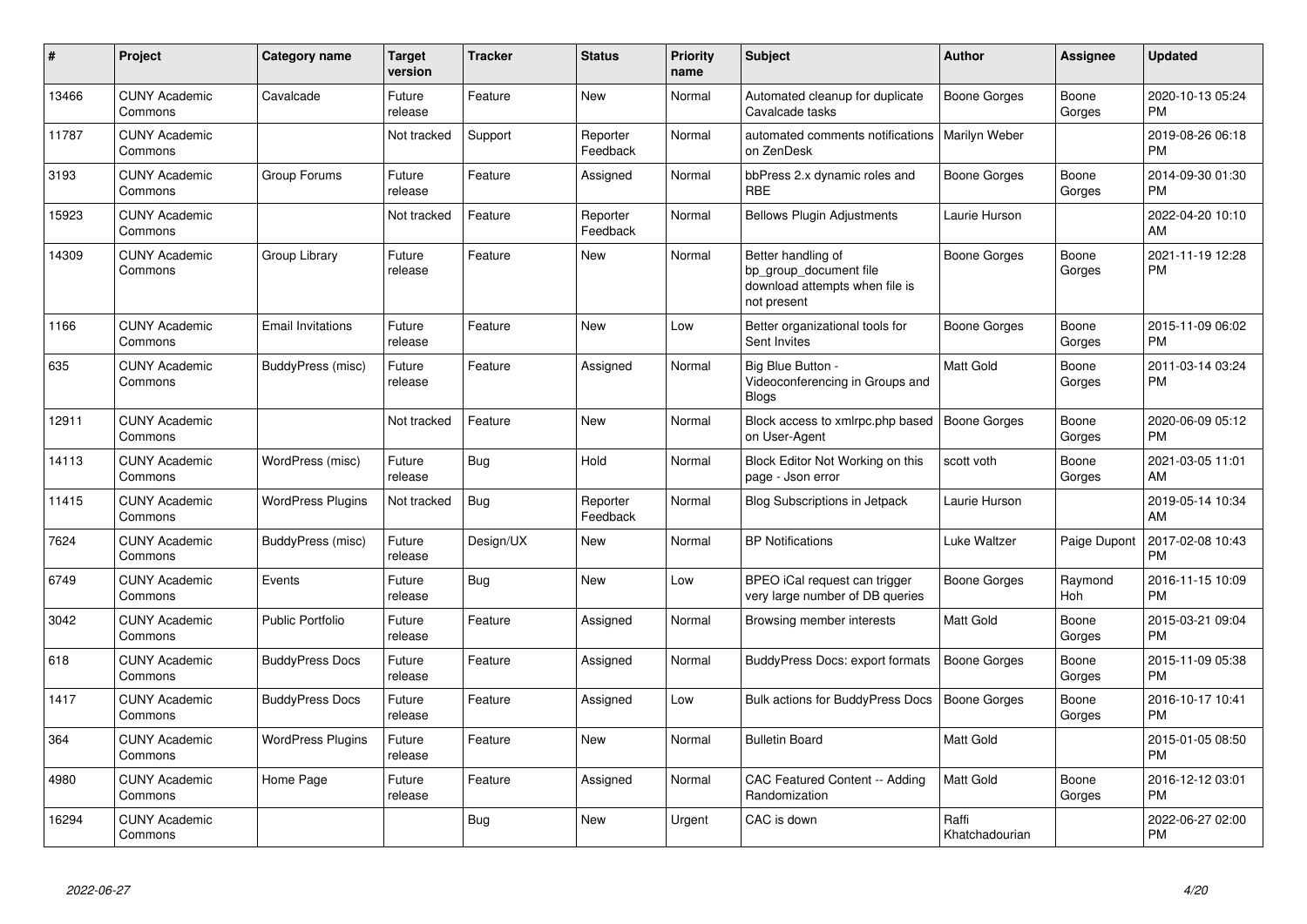| $\#$  | <b>Project</b>                  | <b>Category name</b>       | <b>Target</b><br>version | <b>Tracker</b> | <b>Status</b>        | Priority<br>name | <b>Subject</b>                                                                                                                                        | <b>Author</b>           | Assignee              | <b>Updated</b>                |
|-------|---------------------------------|----------------------------|--------------------------|----------------|----------------------|------------------|-------------------------------------------------------------------------------------------------------------------------------------------------------|-------------------------|-----------------------|-------------------------------|
| 2167  | <b>CUNY Academic</b><br>Commons | WordPress (misc)           | Future<br>release        | Bug            | Assigned             | Normal           | <b>CAC-Livestream Plugin Issues</b>                                                                                                                   | Michael Smith           | Dominic<br>Giglio     | 2015-01-02 03:06<br><b>PM</b> |
| 5058  | <b>CUNY Academic</b><br>Commons | Social Paper               | Future<br>release        | Feature        | <b>New</b>           | Low              | Can there be a clearer signal that<br>even when comments have<br>already been made you add<br>comments by clicking on the side?<br>(SP suggestion #5) | Marilyn Weber           | Samantha<br>Raddatz   | 2016-02-11 10:24<br><b>PM</b> |
| 13975 | <b>CUNY Academic</b><br>Commons | Social Paper               | Not tracked              | Support        | Reporter<br>Feedback | Normal           | can't approve comments on Social<br>Paper paper                                                                                                       | Marilyn Weber           |                       | 2021-02-12 09:33<br>AM        |
| 15516 | <b>CUNY Academic</b><br>Commons | <b>WordPress Plugins</b>   |                          | <b>Bug</b>     | Reporter<br>Feedback | Normal           | Can't publish or save draft of post<br>on wordpress.com                                                                                               | Raffi<br>Khatchadourian | Raymond<br>Hoh        | 2022-03-02 05:52<br><b>PM</b> |
| 6755  | <b>CUNY Academic</b><br>Commons | WordPress (misc)           | Future<br>release        | Bug            | <b>New</b>           | Normal           | Cannot Deactivate Plugin                                                                                                                              | Laura Kane              |                       | 2016-11-16 01:12<br><b>PM</b> |
| 11649 | <b>CUNY Academic</b><br>Commons | <b>WordPress Plugins</b>   | 2.0.2                    | <b>Bug</b>     | In Progress          | Normal           | CC license displayed on every<br>page                                                                                                                 | Gina Cherry             | Raymond<br><b>Hoh</b> | 2022-06-14 11:36<br>AM        |
| 14184 | <b>CUNY Academic</b><br>Commons | <b>Public Portfolio</b>    | Future<br>release        | Feature        | New                  | Normal           | Centralized mechanism for storing<br>Campus affiliations                                                                                              | <b>Boone Gorges</b>     | Boone<br>Gorges       | 2022-01-04 11:35<br>AM        |
| 4404  | <b>CUNY Academic</b><br>Commons | Public Portfolio           | Future<br>release        | Design/UX      | Assigned             | Normal           | Change color of permissions info<br>on portfolio editing interface                                                                                    | Matt Gold               | Samantha<br>Raddatz   | 2015-08-11 05:28<br><b>PM</b> |
| 11624 | <b>CUNY Academic</b><br>Commons | WordPress (misc)           | Not tracked              | Support        | New                  | Normal           | Change pages into posts or swap<br>database for a Commons site?                                                                                       | Stephen Klein           | Raymond<br>Hoh        | 2019-07-09 11:04<br>AM        |
| 5992  | <b>CUNY Academic</b><br>Commons | <b>Email Notifications</b> | Future<br>release        | Feature        | <b>New</b>           | Normal           | Changing the From line of<br>autogenerated blog emails                                                                                                | Marilyn Weber           |                       | 2018-09-27 05:19<br><b>PM</b> |
| 10657 | <b>CUNY Academic</b><br>Commons |                            | Not tracked              | Support        | Reporter<br>Feedback | Normal           | child theme problems                                                                                                                                  | Marilyn Weber           |                       | 2018-11-08 01:19<br><b>PM</b> |
| 14994 | <b>CUNY Academic</b><br>Commons | cdev.gc.cuny.edu           | Not tracked              | Support        | In Progress          | Normal           | Clear Cache on CDEV                                                                                                                                   | scott voth              | Raymond<br>Hoh        | 2021-12-07 03:51<br><b>PM</b> |
| 9346  | <b>CUNY Academic</b><br>Commons | WordPress (misc)           | Not tracked              | <b>Bug</b>     | <b>New</b>           | Normal           | Clone cetls.bmcc.cuny.edu for<br>development                                                                                                          | Owen Roberts            | Raymond<br>Hoh        | 2018-03-06 05:35<br><b>PM</b> |
| 11449 | <b>CUNY Academic</b><br>Commons | WordPress - Media          | Not tracked              | Support        | Reporter<br>Feedback | Normal           | Cloning Media Library for JITP<br>from Staging to Production Site                                                                                     | <b>Patrick DeDauw</b>   | Boone<br>Gorges       | 2019-05-13 12:00<br><b>PM</b> |
| 10982 | <b>CUNY Academic</b><br>Commons | Domain Mapping             | Not tracked              | Support        | Reporter<br>Feedback | Normal           | <b>CNAME</b> question                                                                                                                                 | scott voth              |                       | 2019-01-22 04:29<br><b>PM</b> |
| 13331 | <b>CUNY Academic</b><br>Commons | Site cloning               | Future<br>release        | <b>Bug</b>     | <b>New</b>           | Normal           | Combine Site Template and<br>Clone operations                                                                                                         | Boone Gorges            | Jeremy Felt           | 2021-11-19 12:39<br><b>PM</b> |
| 11519 | <b>CUNY Academic</b><br>Commons |                            | Not tracked              | Support        | Assigned             | Normal           | comment option not appearing                                                                                                                          | Marilyn Weber           |                       | 2019-09-24 10:28<br>AM        |
| 12573 | <b>CUNY Academic</b><br>Commons | <b>WordPress Plugins</b>   | Future<br>release        | Bug            | <b>New</b>           | Normal           | <b>CommentPress Core Issues</b>                                                                                                                       | scott voth              |                       | 2020-03-24 04:32<br><b>PM</b> |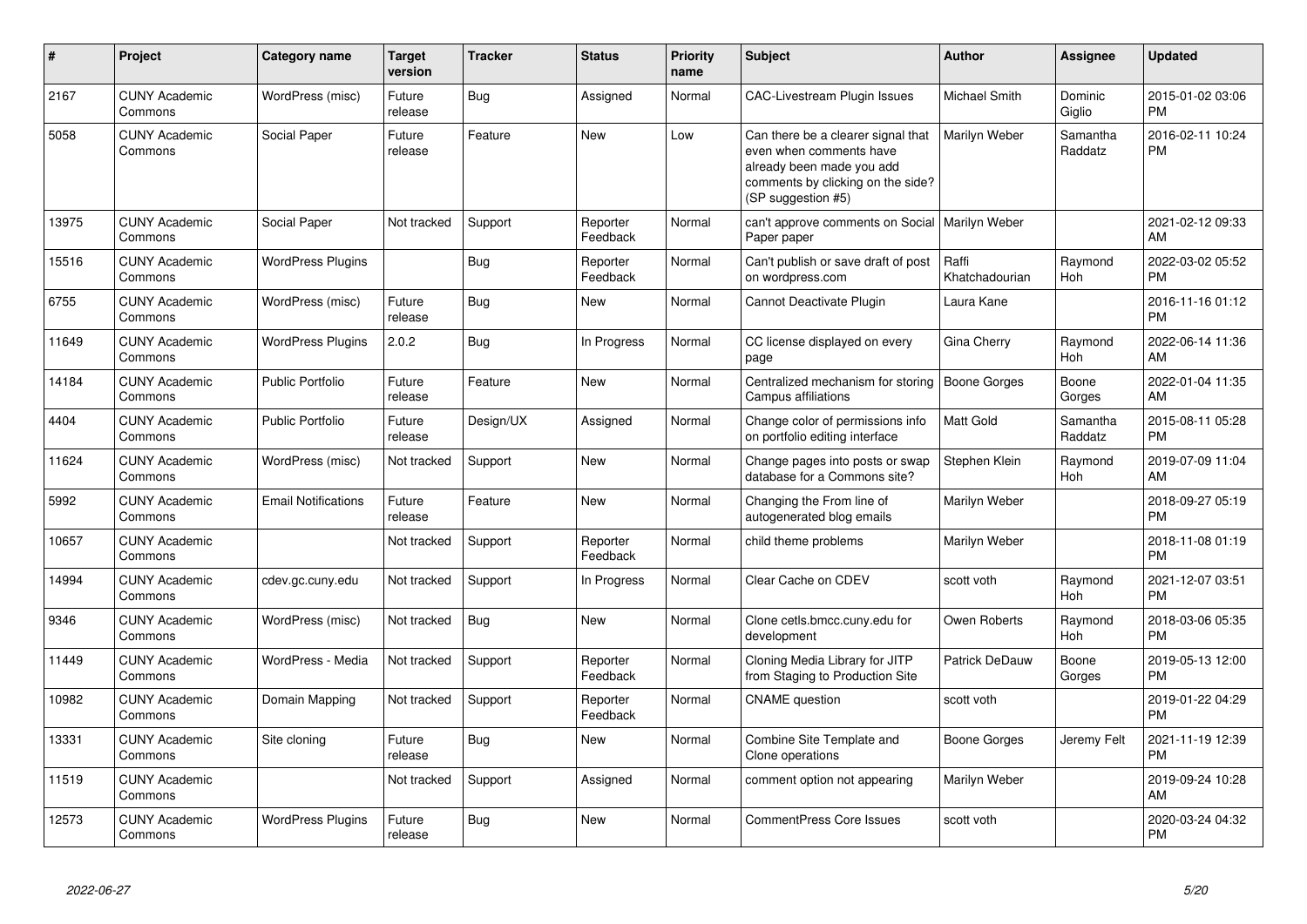| #     | Project                         | <b>Category name</b>     | <b>Target</b><br>version | <b>Tracker</b> | <b>Status</b>        | <b>Priority</b><br>name | <b>Subject</b>                                                                                 | <b>Author</b>    | <b>Assignee</b>       | <b>Updated</b>                |
|-------|---------------------------------|--------------------------|--------------------------|----------------|----------------------|-------------------------|------------------------------------------------------------------------------------------------|------------------|-----------------------|-------------------------------|
| 8078  | <b>CUNY Academic</b><br>Commons | <b>WordPress Plugins</b> | Future<br>release        | System Upgrade | Assigned             | Normal                  | <b>CommentPress Updates</b>                                                                    | Margaret Galvan  | Christian<br>Wach     | 2017-05-08 03:49<br><b>PM</b> |
| 11149 | <b>CUNY Academic</b><br>Commons |                          | Not tracked              | Support        | Reporter<br>Feedback | Normal                  | comments getting blocked                                                                       | Marilyn Weber    | Raymond<br><b>Hoh</b> | 2019-03-26 11:40<br>AM        |
| 14394 | <b>CUNY Academic</b><br>Commons |                          | Not tracked              | Feature        | New                  | Normal                  | Commons News Site - redesign                                                                   | scott voth       | scott voth            | 2021-09-14 10:46<br>AM        |
| 3473  | <b>CUNY Academic</b><br>Commons | User Experience          | Future<br>release        | Feature        | Assigned             | Normal                  | Commons profile: Add help info<br>about "Positions" replacing "title"                          | Keith Miyake     | Samantha<br>Raddatz   | 2015-11-09 02:28<br><b>PM</b> |
| 14936 | <b>CUNY Academic</b><br>Commons |                          |                          | <b>Bug</b>     | <b>New</b>           | Normal                  | Commons websites blocked by<br>SPS campus network                                              | Laurie Hurson    |                       | 2021-11-03 03:57<br><b>PM</b> |
| 940   | <b>CUNY Academic</b><br>Commons | Redmine                  | Future<br>release        | Feature        | Assigned             | Low                     | Communication with users after<br>releases                                                     | <b>Matt Gold</b> | Dominic<br>Giglio     | 2012-09-09 04:36<br><b>PM</b> |
| 6392  | <b>CUNY Academic</b><br>Commons | Group Forums             | Future<br>release        | Design/UX      | Assigned             | Low                     | Composition/Preview Panes in<br>Forum Posts                                                    | Luke Waltzer     | Paige Dupont          | 2016-10-21 04:26<br><b>PM</b> |
| 16306 | <b>CUNY Academic</b><br>Commons | Messages                 | 2.0.2                    | <b>Bug</b>     | Assigned             | Normal                  | Confusing messaging on send<br>message page                                                    | <b>Matt Gold</b> | Raymond<br>Hoh        | 2022-06-27 08:09<br><b>PM</b> |
| 8756  | <b>CUNY Academic</b><br>Commons | Group Blogs              | Future<br>release        | Feature        | Hold                 | Normal                  | Connect multiple blogs to one<br>group?                                                        | Matt Gold        | Boone<br>Gorges       | 2017-09-30 10:42<br>AM        |
| 599   | <b>CUNY Academic</b><br>Commons | BuddyPress (misc)        | Future<br>release        | Feature        | Assigned             | Normal                  | Consider adding rating plugins for<br><b>BuddyPress/BBPress</b>                                | <b>Matt Gold</b> | Boone<br>Gorges       | 2011-08-22 06:50<br><b>PM</b> |
| 13949 | <b>CUNY Academic</b><br>Commons |                          | Not tracked              | Bug            | New                  | Normal                  | Continued debugging of runaway<br>MySQL connections                                            | Matt Gold        | Boone<br>Gorges       | 2021-09-14 10:42<br>AM        |
| 4238  | <b>CUNY Academic</b><br>Commons | Events                   | Future<br>release        | Feature        | Assigned             | Normal                  | Copy Events to Other Groups?                                                                   | <b>Matt Gold</b> | Boone<br>Gorges       | 2015-07-02 10:08<br>AM        |
| 3509  | <b>CUNY Academic</b><br>Commons | Publicity                | 1.7                      | Publicity      | New                  | Normal                  | Create 1.7 digital signage imagery                                                             | Micki Kaufman    | Marilyn<br>Weber      | 2014-10-01 12:40<br><b>PM</b> |
| 8837  | <b>CUNY Academic</b><br>Commons |                          | Not tracked              | Feature        | Assigned             | Normal                  | Create a form to request info from<br>people requesting premium<br>themes and plugins          | <b>Matt Gold</b> | Marilyn<br>Weber      | 2017-11-14 03:35<br><b>PM</b> |
| 9643  | <b>CUNY Academic</b><br>Commons | Publicity                | Not tracked              | Feature        | New                  | Normal                  | Create a page on the Commons<br>for logos etc.                                                 | Stephen Real     | Stephen Real          | 2018-04-24 10:53<br>AM        |
| 3080  | <b>CUNY Academic</b><br>Commons | <b>Group Files</b>       | Future<br>release        | Feature        | Assigned             | Low                     | Create a system to keep track of<br>file changes                                               | Matt Gold        | Boone<br>Gorges       | 2014-02-26 10:04<br><b>PM</b> |
| 2753  | <b>CUNY Academic</b><br>Commons | Public Portfolio         | Future<br>release        | Feature        | New                  | Normal                  | Create actual actual tagification in   Micki Kaufman<br>academic interests and other<br>fields |                  | Boone<br>Gorges       | 2015-01-05 08:52<br>PM        |
| 3657  | <b>CUNY Academic</b><br>Commons | WordPress (misc)         | Not tracked              | Feature        | New                  | Normal                  | Create alert for GC email<br>addresses                                                         | Matt Gold        | Matt Gold             | 2016-04-14 11:29<br><b>PM</b> |
| 5955  | <b>CUNY Academic</b><br>Commons | Outreach                 | Future<br>release        | Feature        | Assigned             | Normal                  | Create auto-newsletter for<br>commons members                                                  | Matt Gold        | Luke Waltzer          | 2016-08-30 10:34<br>AM        |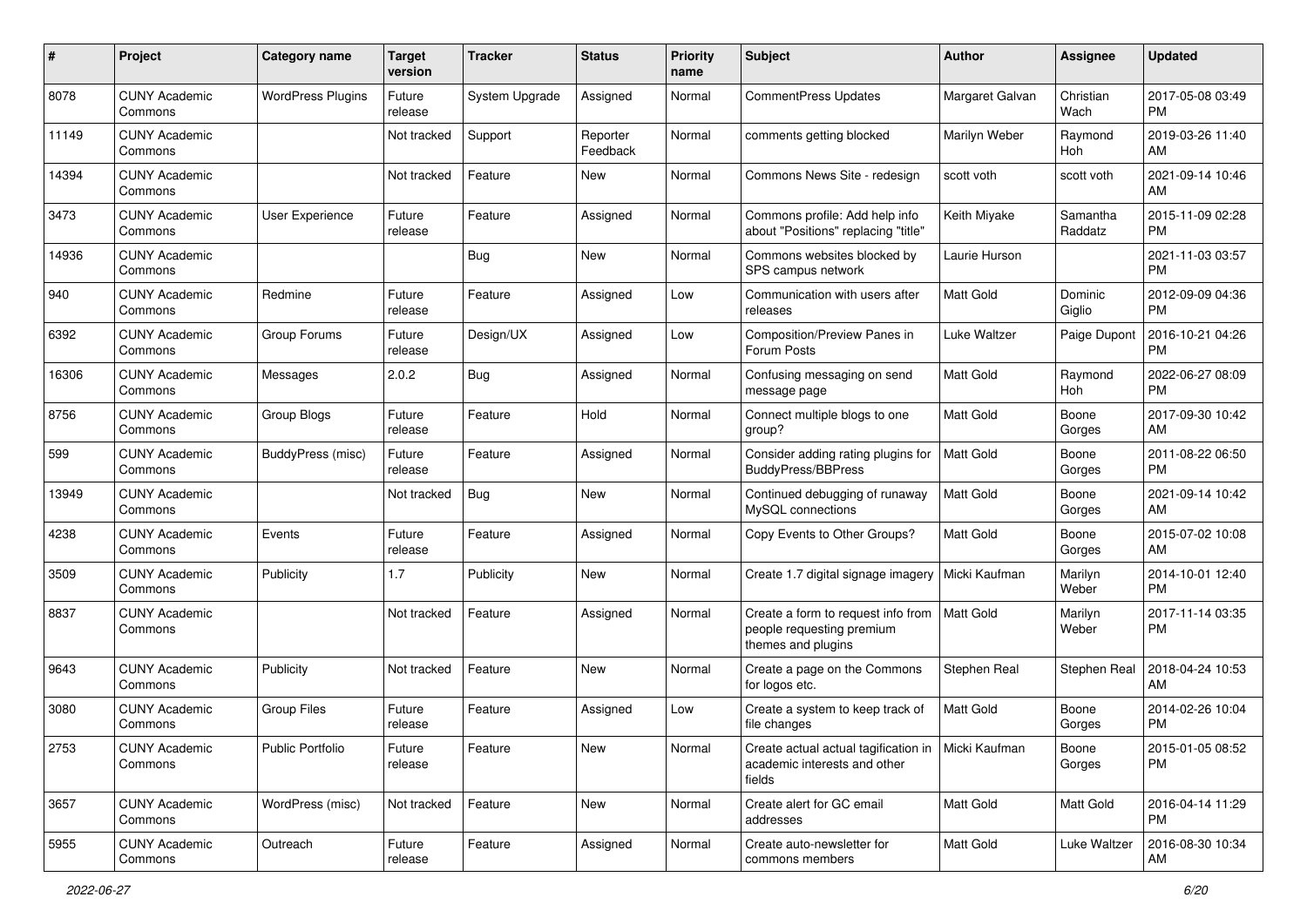| #     | <b>Project</b>                                                   | Category name              | <b>Target</b><br>version | <b>Tracker</b> | <b>Status</b>        | <b>Priority</b><br>name | <b>Subject</b>                                                                            | <b>Author</b>           | Assignee              | <b>Updated</b>                |
|-------|------------------------------------------------------------------|----------------------------|--------------------------|----------------|----------------------|-------------------------|-------------------------------------------------------------------------------------------|-------------------------|-----------------------|-------------------------------|
| 6115  | <b>CUNY Academic</b><br>Commons                                  | Publicity                  | Not tracked              | Feature        | Assigned             | Normal                  | create digital signage for GC                                                             | Matt Gold               | scott voth            | 2016-10-11 10:09<br><b>PM</b> |
| 636   | <b>CUNY Academic</b><br>Commons                                  | WordPress (misc)           | Not tracked              | Support        | Assigned             | Normal                  | Create Lynda.com-like Table of<br><b>Contents for Prospective Tutorial</b><br>Screencasts | Matt Gold               | scott voth            | 2016-02-23 03:12<br><b>PM</b> |
| 365   | <b>CUNY Academic</b><br>Commons                                  | WordPress (misc)           | Future<br>release        | Feature        | Assigned             | Normal                  | <b>Create Mouseover Tooltips</b><br>throughout Site                                       | Matt Gold               | Chris Stein           | 2015-11-09 06:18<br><b>PM</b> |
| 4053  | <b>CUNY Academic</b><br>Commons                                  | Events                     | Future<br>release        | Feature        | Assigned             | Normal                  | Create new tab for past events                                                            | Matt Gold               | Boone<br>Gorges       | 2015-05-12 02:10<br>РM        |
| 3615  | <b>CUNY Academic</b><br>Commons                                  | Redmine                    | Not tracked              | Feature        | New                  | Low                     | Create Redmine issues via email                                                           | Dominic Giglio          | Boone<br>Gorges       | 2017-11-16 11:36<br>AM        |
| 12062 | AD/O365 Transition<br>from NonMatric to<br>Matriculated Students |                            |                          | Feature        | In Progress          | Normal                  | create solution and console<br>project                                                    | Emilio Rodriguez        | Emilio<br>Rodriguez   | 2019-11-12 03:56<br><b>PM</b> |
| 10439 | <b>CUNY Academic</b><br>Commons                                  | Design                     | 2.1.0                    | Design/UX      | <b>New</b>           | Normal                  | <b>Create Style Guide for Commons</b>                                                     | Sonja Leix              | Sara Cannon           | 2022-06-23 06:20<br>РM        |
| 8666  | <b>CUNY Academic</b><br>Commons                                  | Teaching                   | Not tracked              | Documentation  | Assigned             | Normal                  | Create Teaching on the<br>Commons Resource Page                                           | Matt Gold               | Laurie Hurson         | 2019-09-23 03:16<br>РM        |
| 8440  | <b>CUNY Academic</b><br>Commons                                  | Onboarding                 | Not tracked              | <b>Bug</b>     | <b>New</b>           | Normal                  | <b>Create Test Email Accounts for</b><br><b>Onboarding Project</b>                        | Stephen Real            | Stephen Real          | 2017-08-01 09:49<br>PМ        |
| 287   | <b>CUNY Academic</b><br>Commons                                  | WordPress (misc)           | Future<br>release        | Feature        | Assigned             | Normal                  | Create troubleshooting tool for<br>account sign-up                                        | Matt Gold               | Boone<br>Gorges       | 2015-11-09 06:17<br>PM        |
| 14787 | <b>CUNY Academic</b><br>Commons                                  | <b>Plugin Packages</b>     | Future<br>release        | Feature        | <b>New</b>           | Normal                  | Creating a "Design" plugin<br>package                                                     | Laurie Hurson           | scott voth            | 2022-04-27 04:56<br><b>PM</b> |
| 5183  | <b>CUNY Academic</b><br>Commons                                  | Social Paper               | Future<br>release        | Design/UX      | <b>New</b>           | Normal                  | Creating a new paper when<br>viewing an existing paper                                    | Raffi<br>Khatchadourian | Samantha<br>Raddatz   | 2016-02-02 12:09<br><b>PM</b> |
| 13328 | <b>CUNY Academic</b><br>Commons                                  | Group Forums               | Not tracked              | <b>Bug</b>     | Reporter<br>Feedback | Normal                  | cross-posting in two related<br>groups                                                    | Marilyn Weber           | Raymond<br>Hoh        | 2020-09-15 10:39<br><b>PM</b> |
| 13946 | <b>CUNY Academic</b><br>Commons                                  | <b>WordPress Plugins</b>   | 2.1.0                    | Support        | Assigned             | Normal                  | Custom Embed handler For<br>OneDrive files                                                | scott voth              | Raymond<br>Hoh        | 2022-05-26 10:46<br>AM        |
| 3192  | <b>CUNY Academic</b><br>Commons                                  | Group Forums               | Future<br>release        | Feature        | Assigned             | Normal                  | Customizable forum views for<br>bbPress 2.x group forums                                  | Boone Gorges            | Raymond<br><b>Hoh</b> | 2015-11-09 12:47<br><b>PM</b> |
| 6665  | <b>CUNY Academic</b><br>Commons                                  |                            | Not tracked              | Publicity      | <b>New</b>           | Normal                  | Dead Link in 1.10 announcement<br>post                                                    | Paige Dupont            | Stephen Real          | 2016-12-01 03:11<br>PM        |
| 333   | <b>CUNY Academic</b><br>Commons                                  | <b>Email Notifications</b> | Future<br>release        | Feature        | Assigned             | Low                     | Delay Forum Notification Email<br>Delivery Until After Editing Period<br>Ends             | Matt Gold               | Raymond<br>Hoh        | 2015-11-09 06:01<br>PM        |
| 13430 | <b>CUNY Academic</b><br>Commons                                  | Reply By Email             | Not tracked              | <b>Bug</b>     | <b>New</b>           | Normal                  | Delay in RBE                                                                              | Luke Waltzer            | Raymond<br>Hoh        | 2020-10-13 11:16<br>AM        |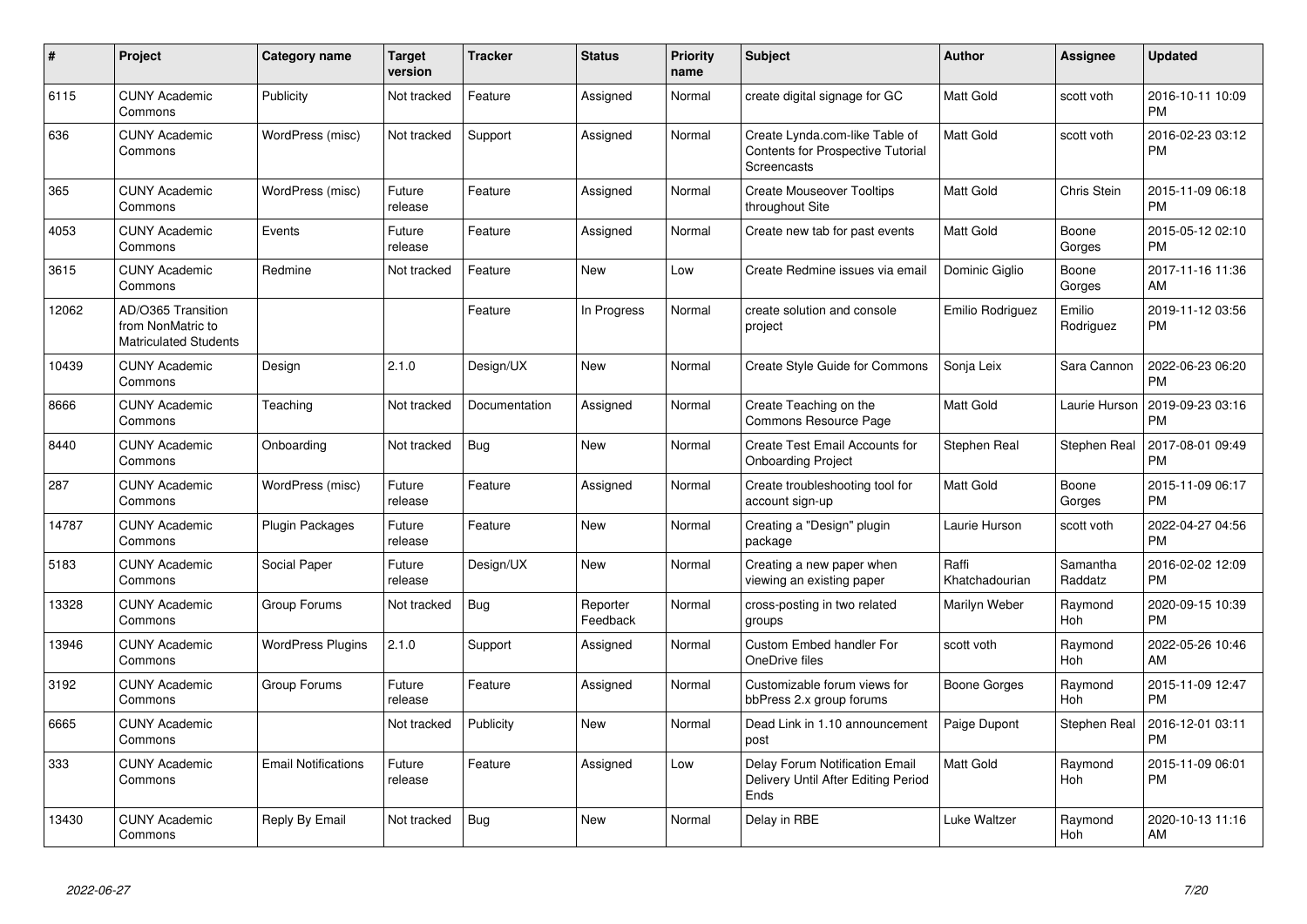| #     | Project                         | <b>Category name</b>     | Target<br>version | <b>Tracker</b> | <b>Status</b>        | <b>Priority</b><br>name | <b>Subject</b>                                                       | Author           | <b>Assignee</b>     | <b>Updated</b>                |
|-------|---------------------------------|--------------------------|-------------------|----------------|----------------------|-------------------------|----------------------------------------------------------------------|------------------|---------------------|-------------------------------|
| 11509 | <b>CUNY Academic</b><br>Commons |                          | Not tracked       | Support        | Reporter<br>Feedback | Normal                  | deleted Page causing a Menu<br>problem?                              | Marilyn Weber    |                     | 2019-06-04 09:54<br>AM        |
| 2754  | <b>CUNY Academic</b><br>Commons | Design                   | Future<br>release | Feature        | Assigned             | Normal                  | Determine strategy for CAC logo<br>handling in top header            | Micki Kaufman    | <b>Chris Stein</b>  | 2015-01-05 08:53<br><b>PM</b> |
| 15260 | <b>CUNY Academic</b><br>Commons |                          |                   | Support        | Reporter<br>Feedback | Normal                  | Diacritical markings   European<br><b>Stages</b>                     | Marilyn Weber    |                     | 2022-02-04 08:16<br>AM        |
| 5691  | <b>CUNY Academic</b><br>Commons | Blogs (BuddyPress)       | Future<br>release | <b>Bug</b>     | Assigned             | High                    | Differing numbers on Sites display   Matt Gold                       |                  | Raymond<br>Hoh      | 2016-06-13 01:37<br><b>PM</b> |
| 11386 | <b>CUNY Academic</b><br>Commons | WordPress - Media        | Not tracked       | Support        | Reporter<br>Feedback | Normal                  | disappearing images                                                  | scott voth       | Boone<br>Gorges     | 2019-05-14 10:32<br>AM        |
| 14940 | <b>CUNY Academic</b><br>Commons |                          |                   | Bug            | <b>New</b>           | Normal                  | Discrepancy between Commons<br>profile "sites" and actual # of sites | Laurie Hurson    |                     | 2021-11-08 11:09<br>AM        |
| 9207  | <b>CUNY Academic</b><br>Commons |                          | Future<br>release | Support        | Reporter<br>Feedback | Normal                  | display dashboards made in<br>Tableau?                               | Marilyn Weber    | Boone<br>Gorges     | 2018-04-10 10:42<br>AM        |
| 11493 | <b>CUNY Academic</b><br>Commons | Domain Mapping           | Not tracked       | Support        | Reporter<br>Feedback | Normal                  | Domain Mapping Request - Talia<br>Schaffer                           | scott voth       | Matt Gold           | 2019-08-06 08:39<br>AM        |
| 16092 | <b>CUNY Academic</b><br>Commons |                          | Future<br>release | Feature        | Hold                 | Normal                  | Don't show main site in Site<br>search results                       | Boone Gorges     | Boone<br>Gorges     | 2022-05-17 03:12<br><b>PM</b> |
| 497   | <b>CUNY Academic</b><br>Commons | <b>WordPress Plugins</b> | Future<br>release | Feature        | Assigned             | Normal                  | Drag and Drop Ordering on<br><b>Gallery Post Plugin</b>              | <b>Matt Gold</b> | <b>Ron Rennick</b>  | 2015-11-09 06:18<br><b>PM</b> |
| 3662  | <b>CUNY Academic</b><br>Commons | <b>SEO</b>               | Future<br>release | Feature        | Assigned             | Normal                  | Duplicate Content/SEO/Google<br>issues                               | Matt Gold        | Raymond<br>Hoh      | 2015-04-13 04:37<br><b>PM</b> |
| 7928  | <b>CUNY Academic</b><br>Commons | Group Forums             | Not tracked       | <b>Bug</b>     | <b>New</b>           | Normal                  | Duplicate Forum post                                                 | Luke Waltzer     | Raymond<br>Hoh      | 2017-04-11 09:27<br><b>PM</b> |
| 12198 | <b>CUNY Academic</b><br>Commons |                          | Not tracked       | Bug            | Reporter<br>Feedback | Normal                  | Duplicate listing in My Sites                                        | Tom Harbison     |                     | 2019-12-09 05:50<br><b>PM</b> |
| 14987 | <b>CUNY Academic</b><br>Commons | <b>WordPress Plugins</b> | Future<br>release | Bug            | <b>New</b>           | Normal                  | Elementor update causes<br>database freeze-up                        | Boone Gorges     | Boone<br>Gorges     | 2021-11-29 12:02<br><b>PM</b> |
| 9015  | <b>CUNY Academic</b><br>Commons | Groups (misc)            | Not tracked       | Outreach       | Assigned             | Normal                  | Email group admins the email<br>addresses of their groups            | Matt Gold        | Matt Gold           | 2018-01-02 09:54<br>AM        |
| 12382 | <b>CUNY Academic</b><br>Commons | Membership               | Not tracked       | Support        | <b>New</b>           | Normal                  | Email request change                                                 | Marilyn Weber    | Marilyn<br>Weber    | 2020-02-06 12:56<br><b>PM</b> |
| 9289  | <b>CUNY Academic</b><br>Commons | <b>WordPress Plugins</b> | Future<br>release | Bug            | Reporter<br>Feedback | Normal                  | Email Users Plugin                                                   | Laurie Hurson    | Boone<br>Gorges     | 2018-10-24 12:34<br><b>PM</b> |
| 12121 | <b>CUNY Academic</b><br>Commons | <b>WordPress Plugins</b> | 2.0.2             | Feature        | Reporter<br>Feedback | Normal                  | Embedding H5P Iframes on<br><b>Commons Site</b>                      | Laurie Hurson    | Boone<br>Gorges     | 2022-06-14 11:36<br>AM        |
| 4253  | <b>CUNY Academic</b><br>Commons | <b>Public Portfolio</b>  | Future<br>release | Design/UX      | <b>New</b>           | Normal                  | Encourage users to add portfolio<br>content                          | Samantha Raddatz | Samantha<br>Raddatz | 2015-07-07 11:32<br>AM        |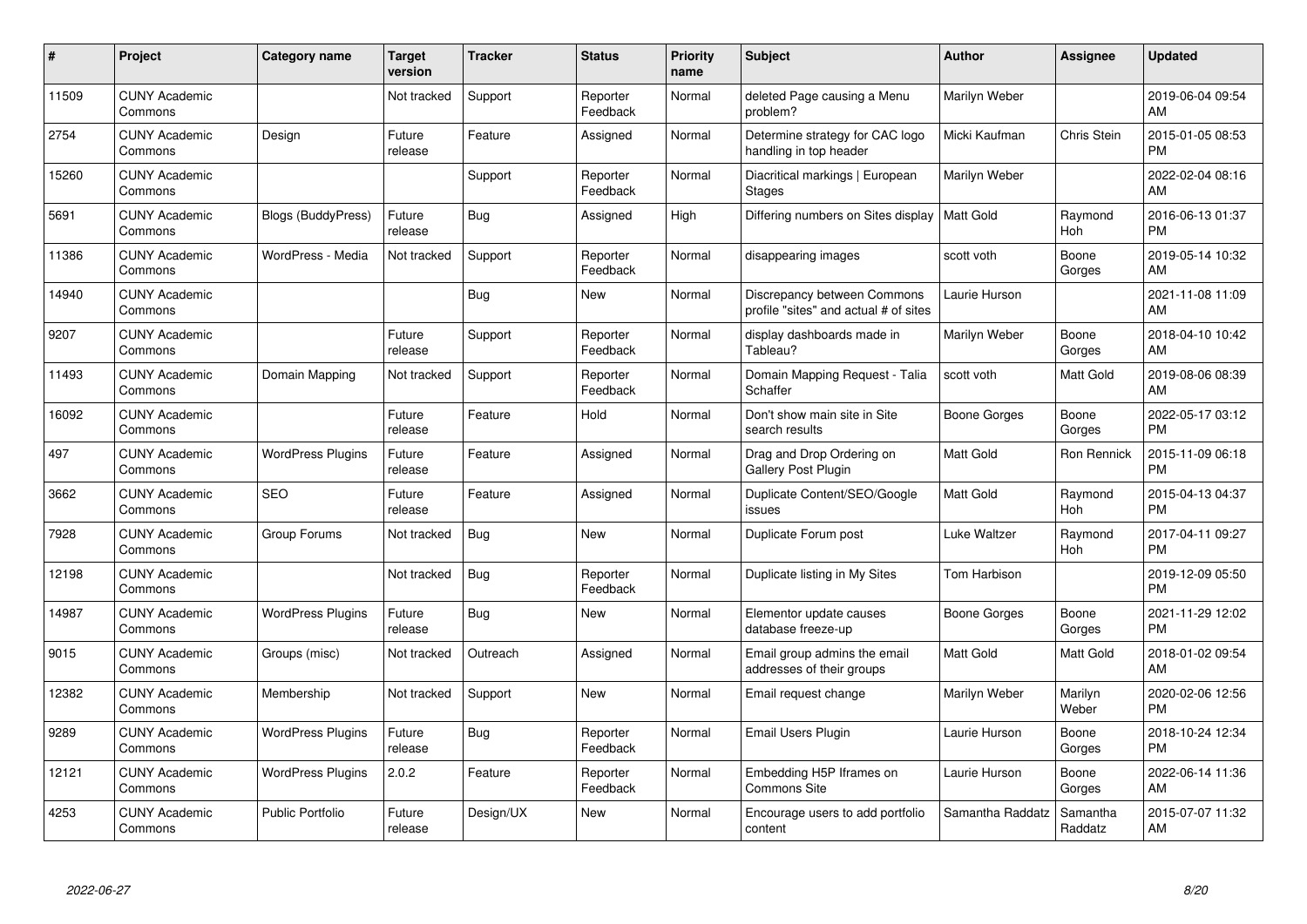| #     | <b>Project</b>                  | Category name            | Target<br>version | <b>Tracker</b> | <b>Status</b>        | <b>Priority</b><br>name | <b>Subject</b>                                                           | <b>Author</b>    | Assignee            | <b>Updated</b>                |
|-------|---------------------------------|--------------------------|-------------------|----------------|----------------------|-------------------------|--------------------------------------------------------------------------|------------------|---------------------|-------------------------------|
| 11860 | <b>CUNY Academic</b><br>Commons | Registration             | Future<br>release | Feature        | <b>New</b>           | Normal                  | <b>Ensure Students Are Aware They</b><br>Can Use Aliases At Registration | scott voth       |                     | 2019-09-24 08:46<br>AM        |
| 15655 | <b>CUNY Academic</b><br>Commons |                          | 2.0.2             | Support        | Reporter<br>Feedback | Normal                  | Event Aggregator plugin?                                                 | Marilyn Weber    |                     | 2022-06-14 11:36<br>AM        |
| 4592  | <b>CUNY Academic</b><br>Commons | Events                   | Future<br>release | Design/UX      | <b>New</b>           | Normal                  | Event Creation - Venue Dropdown   Samantha Raddatz<br>Slow               |                  | Boone<br>Gorges     | 2015-09-14 04:56<br><b>PM</b> |
| 15565 | <b>CUNY Academic</b><br>Commons |                          |                   | Support        | <b>New</b>           | Normal                  | Events - send updates to an email   Marilyn Weber<br>listserv            |                  |                     | 2022-03-10 01:06<br><b>PM</b> |
| 5696  | <b>CUNY Academic</b><br>Commons | Events                   | Future<br>release | Feature        | Assigned             | Normal                  | Events Calendar - display options<br>calendar aggregation                | <b>Matt Gold</b> | Boone<br>Gorges     | 2016-10-13 11:44<br>AM        |
| 4438  | <b>CUNY Academic</b><br>Commons | Events                   | Future<br>release | Bug            | Assigned             | Normal                  | Events Calendar - Export<br><b>Recurring Events</b>                      | scott voth       | Daniel Jones        | 2016-05-23 04:25<br><b>PM</b> |
| 11120 | <b>CUNY Academic</b><br>Commons | <b>WordPress Plugins</b> | Not tracked       | <b>Bug</b>     | Reporter<br>Feedback | Normal                  | Events Manager Events Not<br>Showing Up                                  | Mark Webb        |                     | 2019-02-27 04:10<br><b>PM</b> |
| 14398 | <b>CUNY Academic</b><br>Commons |                          | Not tracked       | Support        | Reporter<br>Feedback | Normal                  | Events plug-in notification<br>problem                                   | Marilyn Weber    |                     | 2021-05-11 11:21<br>AM        |
| 6298  | <b>CUNY Academic</b><br>Commons | <b>User Experience</b>   | Not tracked       | Design/UX      | Assigned             | Normal                  | Examine data from survey                                                 | Matt Gold        | Margaret<br>Galvan  | 2016-10-14 12:16<br><b>PM</b> |
| 6078  | <b>CUNY Academic</b><br>Commons | Blogs (BuddyPress)       | Future<br>release | Feature        | <b>New</b>           | Normal                  | <b>Explore Adding Network Blog</b><br>Metadata Plugin                    | Luke Waltzer     | Luke Waltzer        | 2016-10-11 10:29<br><b>PM</b> |
| 5581  | <b>CUNY Academic</b><br>Commons | Analytics                | Future<br>release | Feature        | Assigned             | Normal                  | <b>Explore alternatives to Google</b><br>Analytics                       | <b>Matt Gold</b> | Valerie<br>Townsend | 2020-04-17 03:12<br><b>PM</b> |
| 4235  | <b>CUNY Academic</b><br>Commons |                          | Not tracked       | Design/UX      | Assigned             | Normal                  | Explore user experience around<br>comments on forum topics vs<br>docs    | Matt Gold        | Samantha<br>Raddatz | 2015-07-21 10:23<br>AM        |
| 500   | <b>CUNY Academic</b><br>Commons | BuddyPress (misc)        | Future<br>release | Feature        | Assigned             | Normal                  | <b>Export Group Data</b>                                                 | <b>Matt Gold</b> | Boone<br>Gorges     | 2010-12-19 12:09<br><b>PM</b> |
| 8835  | <b>CUNY Academic</b><br>Commons | Blogs (BuddyPress)       | Future<br>release | Feature        | New                  | Normal                  | Extend cuny is shortlinks to sites                                       | Luke Waltzer     | Boone<br>Gorges     | 2022-04-26 11:59<br>AM        |
| 13199 | <b>CUNY Academic</b><br>Commons | Group Forums             | Future<br>release | Feature        | <b>New</b>           | Normal                  | Favoring Groups over bbPress<br>plugin                                   | Colin McDonald   | Colin<br>McDonald   | 2021-11-19 12:28<br><b>PM</b> |
| 412   | <b>CUNY Academic</b><br>Commons | <b>WordPress Themes</b>  | Future<br>release | Feature        | Assigned             | Normal                  | <b>Featured Themes</b>                                                   | <b>Matt Gold</b> | Dominic<br>Giglio   | 2015-01-05 08:44<br><b>PM</b> |
| 3458  | <b>CUNY Academic</b><br>Commons | Groups (misc)            | Future<br>release | Feature        | Assigned             | Normal                  | Filter Members of Group by<br>Campus                                     | Michael Smith    | Samantha<br>Raddatz | 2014-09-26 08:32<br><b>PM</b> |
| 6426  | <b>CUNY Academic</b><br>Commons | Spam/Spam<br>Prevention  | Future<br>release | Feature        | Assigned             | Normal                  | Force captcha on all comments?                                           | <b>Matt Gold</b> | Tahir Butt          | 2016-10-24 02:06<br><b>PM</b> |
| 13650 | <b>CUNY Academic</b><br>Commons | Group Library            | Future<br>release | Feature        | <b>New</b>           | Normal                  | Forum Attachments in Group<br>Library                                    | Laurie Hurson    |                     | 2021-11-19 12:30<br><b>PM</b> |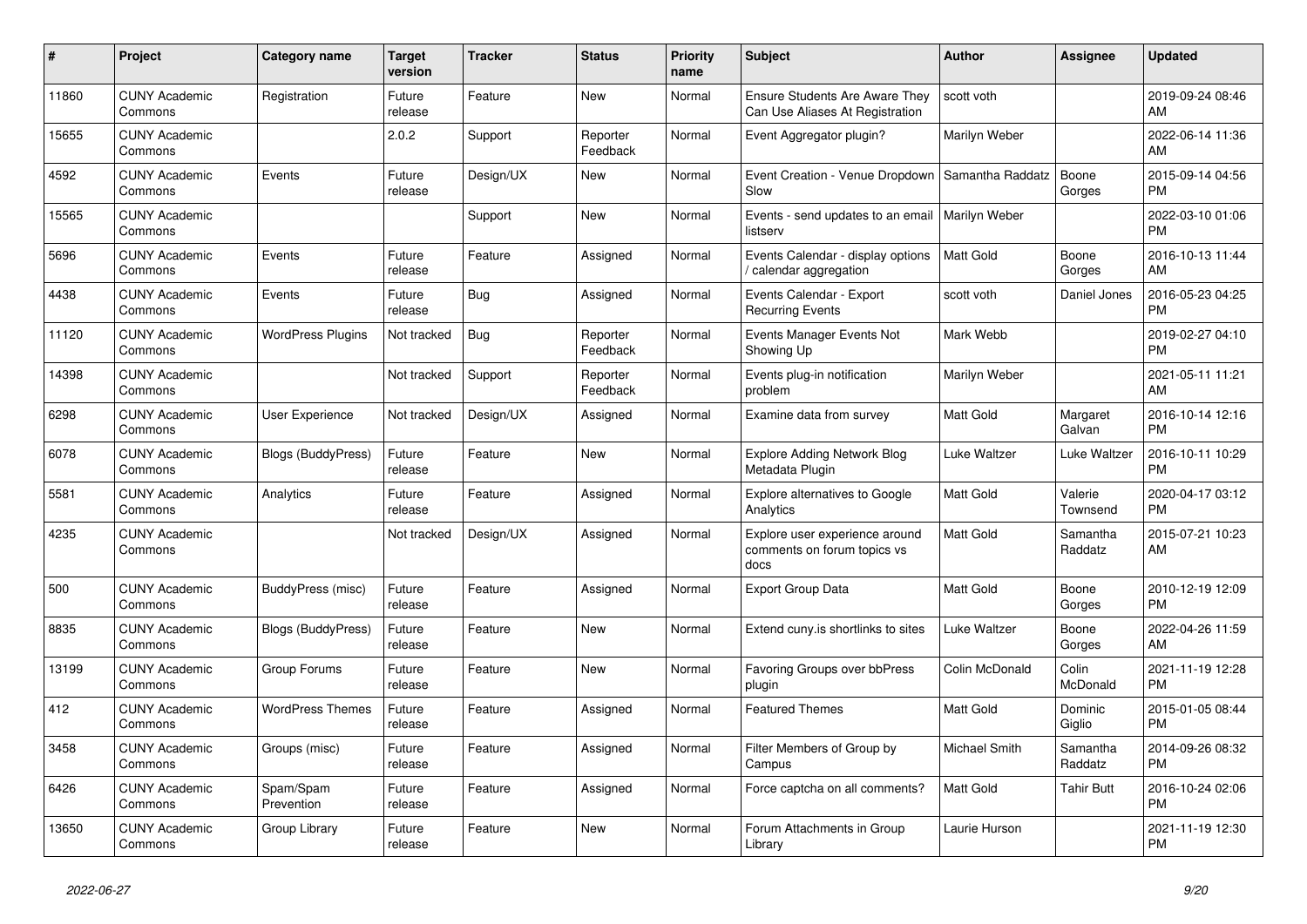| #     | Project                         | <b>Category name</b>     | <b>Target</b><br>version | <b>Tracker</b> | <b>Status</b>                       | <b>Priority</b><br>name | Subject                                                                           | Author                  | <b>Assignee</b>     | <b>Updated</b>                |
|-------|---------------------------------|--------------------------|--------------------------|----------------|-------------------------------------|-------------------------|-----------------------------------------------------------------------------------|-------------------------|---------------------|-------------------------------|
| 13457 | <b>CUNY Academic</b><br>Commons | Group Forums             | 2.0.2                    | Bug            | <b>New</b>                          | High                    | Forum post not sending<br>notifications                                           | Filipa Calado           | Raymond<br>Hoh      | 2022-06-14 11:36<br>AM        |
| 3059  | <b>CUNY Academic</b><br>Commons | Group Forums             | Future<br>release        | Design/UX      | New                                 | Normal                  | Forum Post Permissable Content<br><b>Explanatory Text</b>                         | Chris Stein             | Chris Stein         | 2015-04-02 11:27<br>AM        |
| 310   | <b>CUNY Academic</b><br>Commons | BuddyPress (misc)        | Future<br>release        | Feature        | Assigned                            | Low                     | <b>Friend Request Email</b>                                                       | Matt Gold               | Samantha<br>Raddatz | 2015-11-09 05:08<br><b>PM</b> |
| 5397  | <b>CUNY Academic</b><br>Commons | Social Paper             | Future<br>release        | Feature        | <b>New</b>                          | Normal                  | frustrating to have to<br>enable/disable in SP                                    | Marilyn Weber           | Samantha<br>Raddatz | 2016-04-20 03:39<br><b>PM</b> |
| 15210 | <b>CUNY Academic</b><br>Commons | Analytics                | Not tracked              | Design/UX      | New                                 | Normal                  | Google Analytics improvements                                                     | Colin McDonald          | Boone<br>Gorges     | 2022-05-24 10:47<br>AM        |
| 6014  | <b>CUNY Academic</b><br>Commons | Publicity                | Future<br>release        | Publicity      | Reporter<br>Feedback                | Normal                  | Google search listing                                                             | Matt Gold               | Boone<br>Gorges     | 2016-09-21 03:48<br><b>PM</b> |
| 8498  | <b>CUNY Academic</b><br>Commons | <b>WordPress Plugins</b> | Future<br>release        | Feature        | New                                 | Low                     | <b>Gravity Forms Email Users</b>                                                  | Raffi<br>Khatchadourian | Matt Gold           | 2017-10-13 12:58<br><b>PM</b> |
| 4481  | <b>CUNY Academic</b><br>Commons | Events                   | Future<br>release        | Feature        | New                                 | Normal                  | Group admins/mods should have<br>the ability to unlink an event from<br>the group | <b>Boone Gorges</b>     | Boone<br>Gorges     | 2017-04-24 03:53<br><b>PM</b> |
| 1544  | <b>CUNY Academic</b><br>Commons | Groups (misc)            | Future<br>release        | Feature        | Reporter<br>Feedback                | Normal                  | Group Filtering and Sorting                                                       | <b>Matt Gold</b>        | Chris Stein         | 2019-03-01 02:25<br>PM        |
| 308   | <b>CUNY Academic</b><br>Commons | Registration             | Future<br>release        | Feature        | New                                 | Normal                  | Group recommendations for<br>signup process                                       | <b>Boone Gorges</b>     | Samantha<br>Raddatz | 2015-11-09 05:07<br><b>PM</b> |
| 370   | <b>CUNY Academic</b><br>Commons | Registration             | Future<br>release        | Feature        | Assigned                            | High                    | <b>Guest Accounts</b>                                                             | Matt Gold               | Matt Gold           | 2015-04-09 09:33<br><b>PM</b> |
| 2013  | <b>CUNY Academic</b><br>Commons | Public Portfolio         | Future<br>release        | Feature        | Assigned                            | Low                     | Have Profile Privacy Options<br>show up only for filled-in fields                 | Matt Gold               | Boone<br>Gorges     | 2015-11-09 06:09<br><b>PM</b> |
| 11879 | <b>CUNY Academic</b><br>Commons |                          | Not tracked              | <b>Bug</b>     | New                                 | Normal                  | Hypothesis comments appearing<br>on multiple, different pdfs across<br>blogs      | Laurie Hurson           | Laurie Hurson       | 2019-09-19 02:39<br><b>PM</b> |
| 11131 | <b>CUNY Academic</b><br>Commons |                          | Future<br>release        | Feature        | Reporter<br>Feedback                | Normal                  | <b>Image Annotation Plugins</b>                                                   | Laurie Hurson           |                     | 2019-02-26 11:33<br>AM        |
| 16291 | <b>CUNY Academic</b><br>Commons | Site cloning             | 2.0.2                    | Support        | Staged for<br>Production<br>Release | Normal                  | Images coming up blank in Media<br>Library                                        | Marilyn Weber           | Raymond<br>Hoh      | 2022-06-23 08:28<br>PM        |
| 3048  | <b>CUNY Academic</b><br>Commons | Public Portfolio         | Future<br>release        | Feature        | New                                 | Low                     | Images for rich text profile fields                                               | <b>Boone Gorges</b>     | Boone<br>Gorges     | 2014-02-19 12:56<br><b>PM</b> |
| 2832  | <b>CUNY Academic</b><br>Commons | Public Portfolio         | Future<br>release        | Feature        | Assigned                            | Normal                  | Improve interface for (not)<br>auto-linking profile fields                        | Boone Gorges            | Chris Stein         | 2015-01-05 08:52<br><b>PM</b> |
| 3770  | <b>CUNY Academic</b><br>Commons | Public Portfolio         | Future<br>release        | Feature        | Assigned                            | Normal                  | Improve Layout/Formatting of<br>Positions Area on Public<br>Portfolios            | Matt Gold               | Chris Stein         | 2015-04-01 09:17<br>PM        |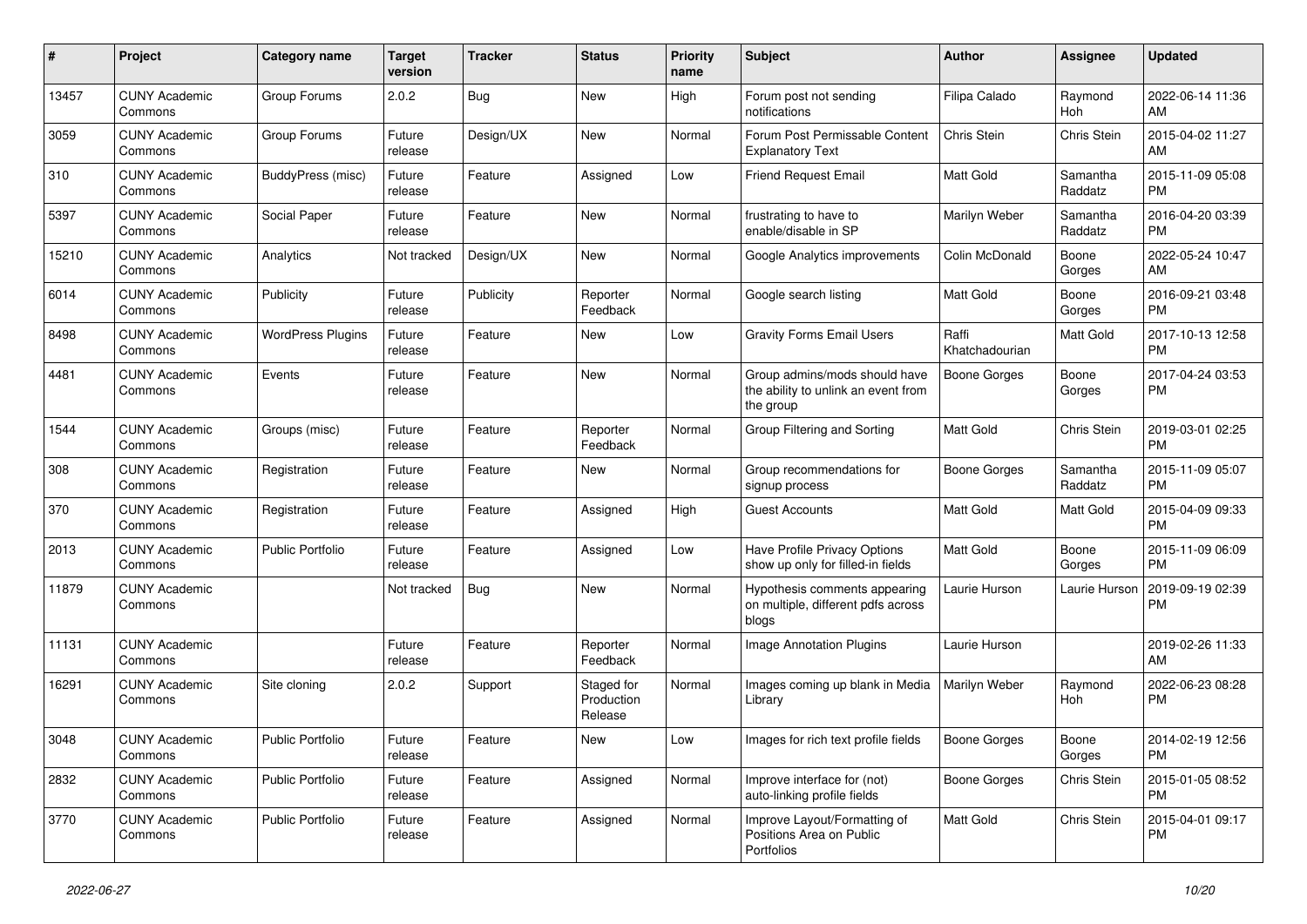| #     | <b>Project</b>                  | Category name              | <b>Target</b><br>version | <b>Tracker</b> | <b>Status</b>        | <b>Priority</b><br>name | Subject                                                                                                                                      | <b>Author</b>           | <b>Assignee</b>       | <b>Updated</b>                |
|-------|---------------------------------|----------------------------|--------------------------|----------------|----------------------|-------------------------|----------------------------------------------------------------------------------------------------------------------------------------------|-------------------------|-----------------------|-------------------------------|
| 12042 | <b>CUNY Academic</b><br>Commons | <b>Email Notifications</b> | Future<br>release        | Feature        | <b>New</b>           | Normal                  | Improved error logging for BPGES   Boone Gorges<br>send queue                                                                                |                         | Boone<br>Gorges       | 2021-11-19 12:25<br><b>PM</b> |
| 12091 | <b>CUNY Academic</b><br>Commons | <b>Group Files</b>         | Future<br>release        | Feature        | <b>New</b>           | Normal                  | Improved pre-upload file<br>validation for bp-group-documents                                                                                | <b>Boone Gorges</b>     | Boone<br>Gorges       | 2019-11-14 01:21<br><b>PM</b> |
| 11834 | <b>CUNY Academic</b><br>Commons | <b>Group Files</b>         | Future<br>release        | Feature        | <b>New</b>           | Normal                  | Improved tools for managing<br>group file folders                                                                                            | Boone Gorges            | Sonja Leix            | 2019-09-06 03:55<br><b>PM</b> |
| 13358 | <b>CUNY Academic</b><br>Commons | Group Forums               | Future<br>release        | Feature        | <b>New</b>           | Normal                  | Improved UI for group forum<br>threading settings                                                                                            | Boone Gorges            | Raymond<br>Hoh        | 2021-11-19 12:27<br><b>PM</b> |
| 4903  | <b>CUNY Academic</b><br>Commons | Events                     | Future<br>release        | Design/UX      | Assigned             | Normal                  | Improving visual appearance of<br>event calendars                                                                                            | <b>Matt Gold</b>        | Boone<br>Gorges       | 2016-10-13 11:51<br>AM        |
| 435   | <b>CUNY Academic</b><br>Commons | BuddyPress (misc)          | Future<br>release        | Feature        | Assigned             | Normal                  | Include Avatar Images in Forum<br><b>Post Notification Emails</b>                                                                            | <b>Matt Gold</b>        | Boone<br>Gorges       | 2010-12-08 12:40<br><b>PM</b> |
| 14792 | <b>CUNY Academic</b><br>Commons |                            |                          | Bug            | <b>New</b>           | Normal                  | Inconsistent email notifications<br>from gravity forms                                                                                       | Raffi<br>Khatchadourian |                       | 2021-10-04 01:50<br><b>PM</b> |
| 3536  | <b>CUNY Academic</b><br>Commons | My Commons                 | Future<br>release        | Feature        | Assigned             | Normal                  | Infinite Scroll on My Commons<br>page                                                                                                        | <b>Matt Gold</b>        | Raymond<br><b>Hoh</b> | 2015-04-13 04:42<br><b>PM</b> |
| 9947  | <b>CUNY Academic</b><br>Commons | <b>WordPress Plugins</b>   | Future<br>release        | Feature        | Reporter<br>Feedback | Normal                  | Install H5P quiz plugin                                                                                                                      | Matt Gold               | Boone<br>Gorges       | 2018-09-11 11:01<br>AM        |
| 3768  | <b>CUNY Academic</b><br>Commons | <b>Public Portfolio</b>    | Future<br>release        | Feature        | Assigned             | Normal                  | Institutions/Past positions on<br>public portfolios                                                                                          | Matt Gold               | Boone<br>Gorges       | 2018-04-23 10:44<br>AM        |
| 11556 | <b>CUNY Academic</b><br>Commons | Courses                    | Not tracked              | Bug            | Reporter<br>Feedback | Normal                  | Instructor name given in course<br>listing                                                                                                   | Tom Harbison            |                       | 2019-06-25 04:12<br><b>PM</b> |
| 2577  | <b>NYCDH Community</b><br>Site  |                            |                          | Feature        | Assigned             | Low                     | <b>Investigate Potential to Add Links</b><br>to the Forum                                                                                    | <b>Mark Newton</b>      | Alex Gil              | 2013-05-16 09:40<br><b>PM</b> |
| 1456  | <b>CUNY Academic</b><br>Commons | Group Invitations          | Future<br>release        | Feature        | Reporter<br>Feedback | Low                     | Invite to Group Button from Profile   Matt Gold<br>Field                                                                                     |                         | Samantha<br>Raddatz   | 2015-11-09 05:59<br><b>PM</b> |
| 9908  | <b>CUNY Academic</b><br>Commons |                            | Not tracked              | Feature        | <b>New</b>           | Normal                  | Is it possible to send email<br>updates to users (or an email<br>address not on the list) for only a<br>single page AFTER being<br>prompted? | Michael Shields         | scott voth            | 2018-06-11 01:34<br><b>PM</b> |
| 13048 | <b>CUNY Academic</b><br>Commons | Shortcodes and<br>embeds   | Future<br>release        | Feature        | <b>New</b>           | Normal                  | Jupyter Notebooks support                                                                                                                    | Boone Gorges            |                       | 2020-07-14 11:46<br>AM        |
| 13370 | <b>CUNY Academic</b><br>Commons | Group Library              | Future<br>release        | Feature        | <b>New</b>           | Normal                  | Library bulk deletion and folder<br>editing                                                                                                  | Colin McDonald          | Boone<br>Gorges       | 2020-10-13 10:41<br>AM        |
| 377   | <b>CUNY Academic</b><br>Commons | BuddyPress (misc)          | Future<br>release        | Feature        | Assigned             | Normal                  | Like buttons                                                                                                                                 | Matt Gold               | Boone<br>Gorges       | 2010-11-16 05:13<br><b>PM</b> |
| 3565  | <b>CUNY Academic</b><br>Commons | My Commons                 | Not tracked              | Documentation  | <b>New</b>           | Normal                  | Load Newest inconsistencies                                                                                                                  | Chris Stein             | scott voth            | 2015-11-09 01:16<br><b>PM</b> |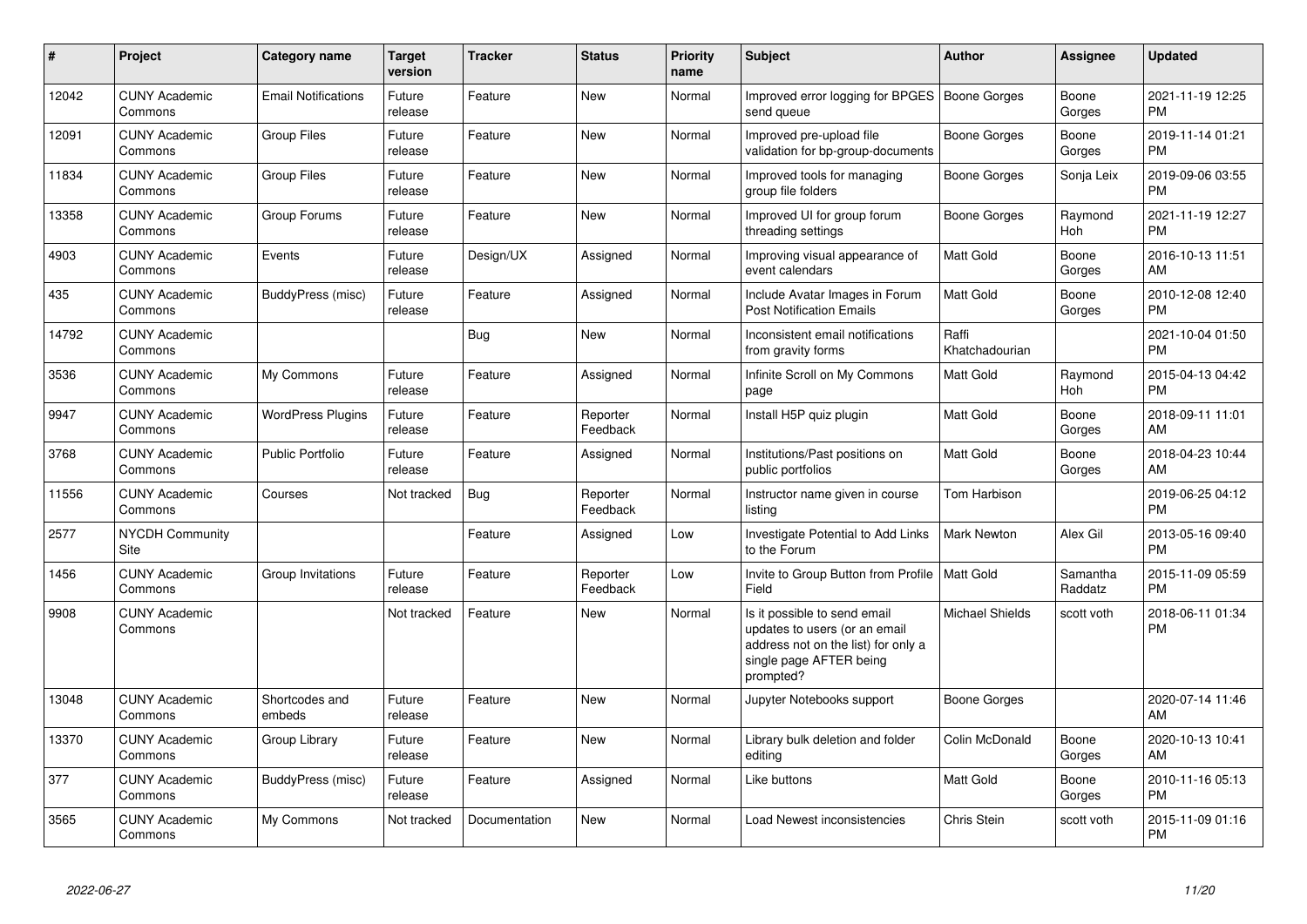| #     | Project                               | Category name                  | <b>Target</b><br>version | <b>Tracker</b> | <b>Status</b>        | Priority<br>name | <b>Subject</b>                                                                      | <b>Author</b>    | <b>Assignee</b>     | <b>Updated</b>                |
|-------|---------------------------------------|--------------------------------|--------------------------|----------------|----------------------|------------------|-------------------------------------------------------------------------------------|------------------|---------------------|-------------------------------|
| 5679  | <b>CUNY Academic</b><br>Commons       | Analytics                      | Not tracked              | Feature        | <b>New</b>           | Normal           | Logged In Users for GA                                                              | Valerie Townsend | Valerie<br>Townsend | 2016-06-11 09:49<br>AM        |
| 5268  | <b>CUNY Academic</b><br>Commons       | Group Forums                   | Future<br>release        | Bug            | Assigned             | Normal           | Long-time to post to multiple<br>groups                                             | Luke Waltzer     | Daniel Jones        | 2016-09-07 06:31<br><b>PM</b> |
| 8900  | <b>CUNY Academic</b><br>Commons       | Accessibility                  | Future<br>release        | Feature        | Assigned             | Normal           | Look into tools to enforce<br>accessibility in WP environment                       | <b>Matt Gold</b> | Boone<br>Gorges     | 2022-04-26 11:59<br>AM        |
| 11531 | <b>CUNY Academic</b><br>Commons       | Events                         | Future<br>release        | Feature        | <b>New</b>           | Normal           | Main Events calendar should<br>include non-public events that<br>user has access to | scott voth       | Boone<br>Gorges     | 2019-06-11 10:00<br>AM        |
| 1422  | <b>CUNY Academic</b><br>Commons       | <b>BuddyPress Docs</b>         | Future<br>release        | Feature        | Assigned             | Normal           | Make "created Doc" activity icons<br>non-mini                                       | Boone Gorges     | Boone<br>Gorges     | 2015-11-09 05:48<br><b>PM</b> |
| 6389  | <b>CUNY Academic</b><br>Commons       | <b>BuddyPress Docs</b>         | Future<br>release        | Feature        | <b>New</b>           | Low              | Make Discussion Area Visible<br>When Editing a Doc                                  | Luke Waltzer     | Boone<br>Gorges     | 2016-10-21 04:16<br><b>PM</b> |
| 7115  | <b>CUNY Academic</b><br>Commons       | Groups (misc)                  | Future<br>release        | Feature        | Reporter<br>Feedback | Normal           | make licensing info clear during<br>group creation                                  | Matt Gold        | Raymond<br>Hoh      | 2020-12-08 11:32<br>AM        |
| 58    | <b>CUNY Academic</b><br>Commons       | BuddyPress (misc)              | Future<br>release        | Feature        | Assigned             | Low              | Make member search sortable by<br>last name                                         | Roberta Brody    | Boone<br>Gorges     | 2010-08-26 02:38<br><b>PM</b> |
| 5050  | <b>CUNY Academic</b><br>Commons       | Social Paper                   | Future<br>release        | Feature        | <b>New</b>           | Low              | Making comments visible in SP<br>editing mode (SP suggestion #1)                    | Marilyn Weber    | Samantha<br>Raddatz | 2019-09-17 11:10<br><b>PM</b> |
| 14496 | <b>CUNY Academic</b><br>Commons       | Domain Mapping                 | Future<br>release        | <b>Bug</b>     | <b>New</b>           | Normal           | Mapped domain SSO uses<br>third-party cookies                                       | Raymond Hoh      | Raymond<br>Hoh      | 2021-05-24 04:03<br><b>PM</b> |
| 2618  | <b>NYCDH Community</b><br><b>Site</b> |                                |                          | Bug            | Assigned             | Low              | Mark blogs as spam when created   Matt Gold<br>by users marked as spam              |                  | Boone<br>Gorges     | 2013-06-09 11:38<br><b>PM</b> |
| 1983  | <b>CUNY Academic</b><br>Commons       | Home Page                      | Future<br>release        | Feature        | Assigned             | Low              | Media Library integration with<br><b>Featured Content plugin</b>                    | Boone Gorges     | Dominic<br>Giglio   | 2014-03-17 10:34<br>AM        |
| 6995  | <b>CUNY Academic</b><br>Commons       | Home Page                      | Not tracked              | <b>Bug</b>     | Assigned             | Normal           | member filter on homepage not<br>working                                            | <b>Matt Gold</b> | Raymond<br>Hoh      | 2016-12-11 09:46<br><b>PM</b> |
| 15757 | <b>CUNY Academic</b><br>Commons       |                                |                          | <b>Bug</b>     | <b>New</b>           | Normal           | Members # do not match                                                              | Laurie Hurson    |                     | 2022-03-30 04:52<br><b>PM</b> |
| 10794 | <b>CUNY Academic</b><br>Commons       | Performance                    | Not tracked              | <b>Bug</b>     | <b>New</b>           | Normal           | Memcached connection<br>occasionally breaks                                         | Boone Gorges     | Boone<br>Gorges     | 2018-12-06 03:30<br><b>PM</b> |
| 585   | <b>CUNY Academic</b><br>Commons       | Group Forums                   | Future<br>release        | Feature        | Assigned             | Normal           | Merge Forum Topics                                                                  | Sarah Morgano    | Boone<br>Gorges     | 2011-07-06 04:11<br><b>PM</b> |
| 13891 | <b>CUNY Academic</b><br>Commons       | Internal Tools and<br>Workflow | 2.1.0                    | Feature        | <b>New</b>           | Normal           | Migrate automated linting to<br>GitHub Actions                                      | Boone Gorges     | Jeremy Felt         | 2022-05-26 10:45<br>AM        |
| 11392 | <b>CUNY Academic</b><br>Commons       |                                | Future<br>release        | <b>Bug</b>     | <b>New</b>           | Normal           | Migrate users away from<br><b>StatPress</b>                                         | Boone Gorges     |                     | 2019-04-23 03:53<br><b>PM</b> |
| 10839 | <b>CUNY Academic</b><br>Commons       | About page                     | Not tracked              | Support        | <b>New</b>           | Normal           | <b>Mission Statement Needs</b><br>Revision                                          | scott voth       | Matt Gold           | 2018-12-26 10:58<br>AM        |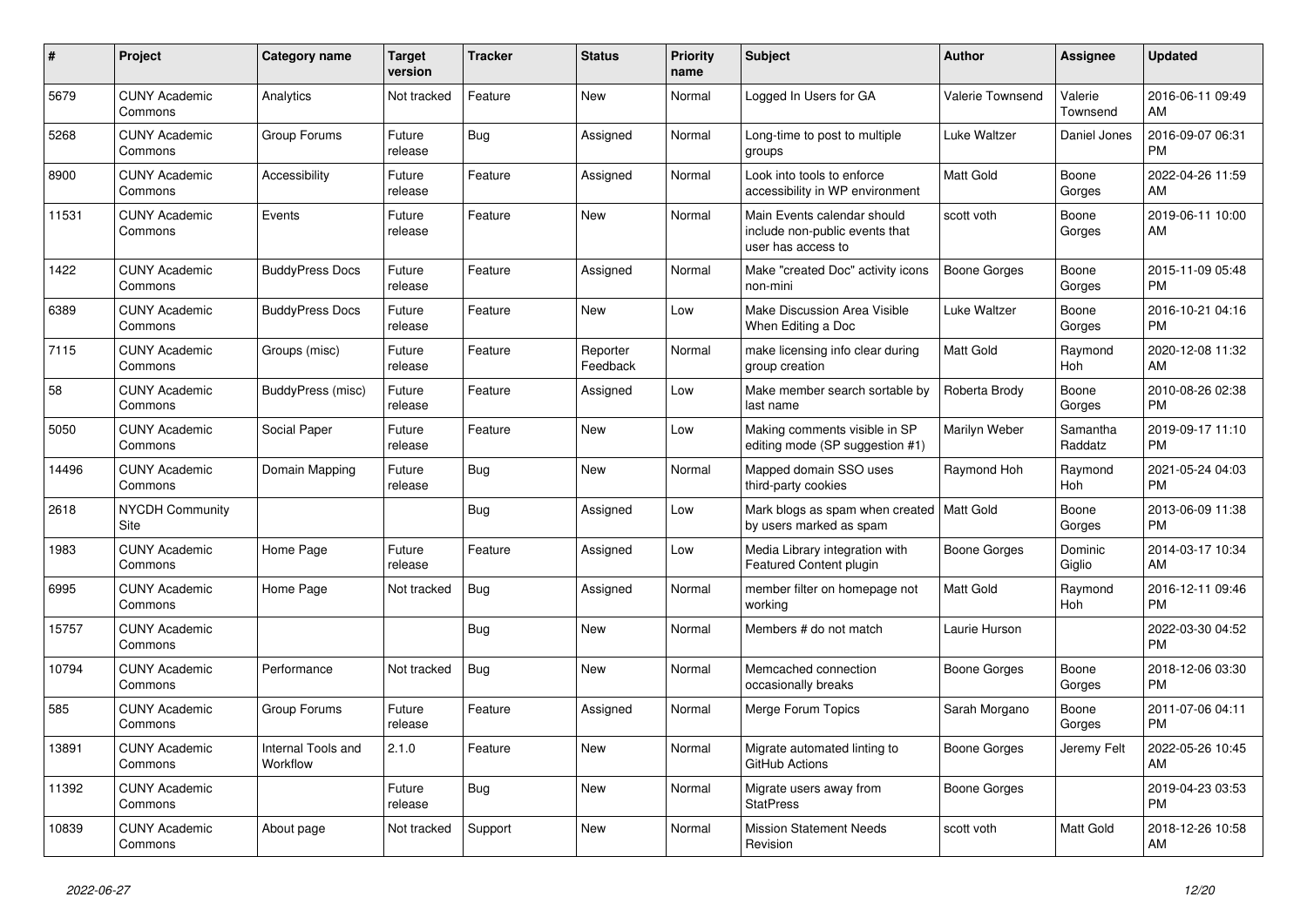| #     | Project                         | <b>Category name</b>    | Target<br>version | <b>Tracker</b> | <b>Status</b>        | <b>Priority</b><br>name | <b>Subject</b>                                                    | <b>Author</b>          | <b>Assignee</b>       | <b>Updated</b>                |
|-------|---------------------------------|-------------------------|-------------------|----------------|----------------------|-------------------------|-------------------------------------------------------------------|------------------------|-----------------------|-------------------------------|
| 3580  | <b>CUNY Academic</b><br>Commons | Group Blogs             | Future<br>release | Feature        | <b>New</b>           | Normal                  | Multiple blogs per group                                          | <b>Boone Gorges</b>    | Boone<br>Gorges       | 2018-02-20 02:02<br><b>PM</b> |
| 8992  | <b>NYCDH Community</b><br>Site  |                         |                   | Bug            | Assigned             | Normal                  | Multiple RBE error reports                                        | <b>Matt Gold</b>       | Raymond<br><b>Hoh</b> | 2017-12-11 05:43<br><b>PM</b> |
| 3517  | <b>CUNY Academic</b><br>Commons | My Commons              | Future<br>release | Feature        | Assigned             | Normal                  | Mute/Unmute My Commons<br>updates                                 | Matt Gold              | Raymond<br>Hoh        | 2015-11-09 01:19<br><b>PM</b> |
| 4535  | <b>CUNY Academic</b><br>Commons | My Commons              | Future<br>release | <b>Bug</b>     | <b>New</b>           | Low                     | My Commons filter issue                                           | scott voth             | Raymond<br>Hoh        | 2015-09-01 11:17<br>AM        |
| 11968 | JustPublics@365<br>MediaCamp    |                         |                   | Feature        | <b>New</b>           | Normal                  | Nanoscience Retractable Display<br>Unit                           | Donald Cherry          | Bonnie<br>Eissner     | 2021-02-19 08:50<br>AM        |
| 3419  | <b>CUNY Academic</b><br>Commons | Group Invitations       | 1.6.14            | Bug            | Testing<br>Required  | Normal                  | Neatening the display of<br>messages on group requests            | Matt Gold              | Boone<br>Gorges       | 2014-09-01 09:29<br><b>PM</b> |
| 11883 | <b>CUNY Academic</b><br>Commons | Help/Codex              | Not tracked       | Support        | <b>New</b>           | Normal                  | Need Embedding Help Page<br>Update (Tableau)                      | <b>Anthony Wheeler</b> | scott voth            | 2019-09-24 08:49<br>AM        |
| 16255 | <b>CUNY Academic</b><br>Commons | WordPress (misc)        |                   | Bug            | <b>New</b>           | Normal                  | Need to define 'MULTISITE'<br>constant in wp-config.php           | Raymond Hoh            |                       | 2022-06-19 09:31<br>AM        |
| 15169 | <b>CUNY Academic</b><br>Commons |                         | 2.0.2             | Support        | Reporter<br>Feedback | Normal                  | new Prelude website zipfiles for<br>custom theme and other files. | Marilyn Weber          |                       | 2022-06-14 11:36<br>AM        |
| 4972  | <b>CUNY Academic</b><br>Commons | Analytics               | Not tracked       | Bug            | <b>New</b>           | Normal                  | <b>Newsletter Analytics</b>                                       | Stephen Real           | <b>Matt Gold</b>      | 2015-12-09 12:54<br><b>PM</b> |
| 10678 | <b>CUNY Academic</b><br>Commons |                         | Not tracked       | <b>Bug</b>     | Reporter<br>Feedback | High                    | Newsletter Plugin Not Sending<br><b>Out Newsletters</b>           | Mark Webb              | Boone<br>Gorges       | 2019-09-16 09:38<br><b>PM</b> |
| 10262 | <b>CUNY Academic</b><br>Commons |                         | Not tracked       | Bug            | Reporter<br>Feedback | Normal                  | Newsletter Plugin: Broken Image<br>at Bottom of All Newsletters   | Mark Webb              | Raymond<br>Hoh        | 2018-08-30 05:17<br><b>PM</b> |
| 12436 | <b>CUNY Academic</b><br>Commons |                         | Not tracked       | <b>Bug</b>     | Assigned             | Normal                  | Nightly system downtime                                           | <b>Boone Gorges</b>    |                       | 2020-08-01 09:30<br>AM        |
| 15045 | <b>CUNY Academic</b><br>Commons |                         |                   | Support        | New                  | Normal                  | no result for KCeL in the search<br>box on the commons            | Marilyn Weber          |                       | 2021-12-10 11:29<br>AM        |
| 12004 | <b>CUNY Academic</b><br>Commons |                         | Not tracked       | Support        | Reporter<br>Feedback | Normal                  | Notifications for spam blog<br>comments                           | Gina Cherry            | Raymond<br>Hoh        | 2019-11-01 12:05<br><b>PM</b> |
| 5317  | <b>CUNY Academic</b><br>Commons | Group Blogs             | Not tracked       | Bug            | Reporter<br>Feedback | Normal                  | Notifications of New Post Didn't<br>Come                          | Luke Waltzer           | Samantha<br>Raddatz   | 2016-03-21 10:41<br><b>PM</b> |
| 14475 | <b>CUNY Academic</b><br>Commons |                         | Not tracked       | Publicity      | New                  | Normal                  | <b>OER Showcase Page</b>                                          | Laurie Hurson          | Laurie Hurson         | 2021-09-14 10:46<br>AM        |
| 5225  | <b>CUNY Academic</b><br>Commons | Registration            | Future<br>release | Feature        | Assigned             | Normal                  | On-boarding Issues                                                | Luke Waltzer           | Samantha<br>Raddatz   | 2016-02-12 02:58<br><b>PM</b> |
| 10354 | <b>CUNY Academic</b><br>Commons | <b>Public Portfolio</b> | Future<br>release | Feature        | <b>New</b>           | Normal                  | Opt out of Having a Profile Page                                  | scott voth             | Chris Stein           | 2020-05-12 10:43<br>AM        |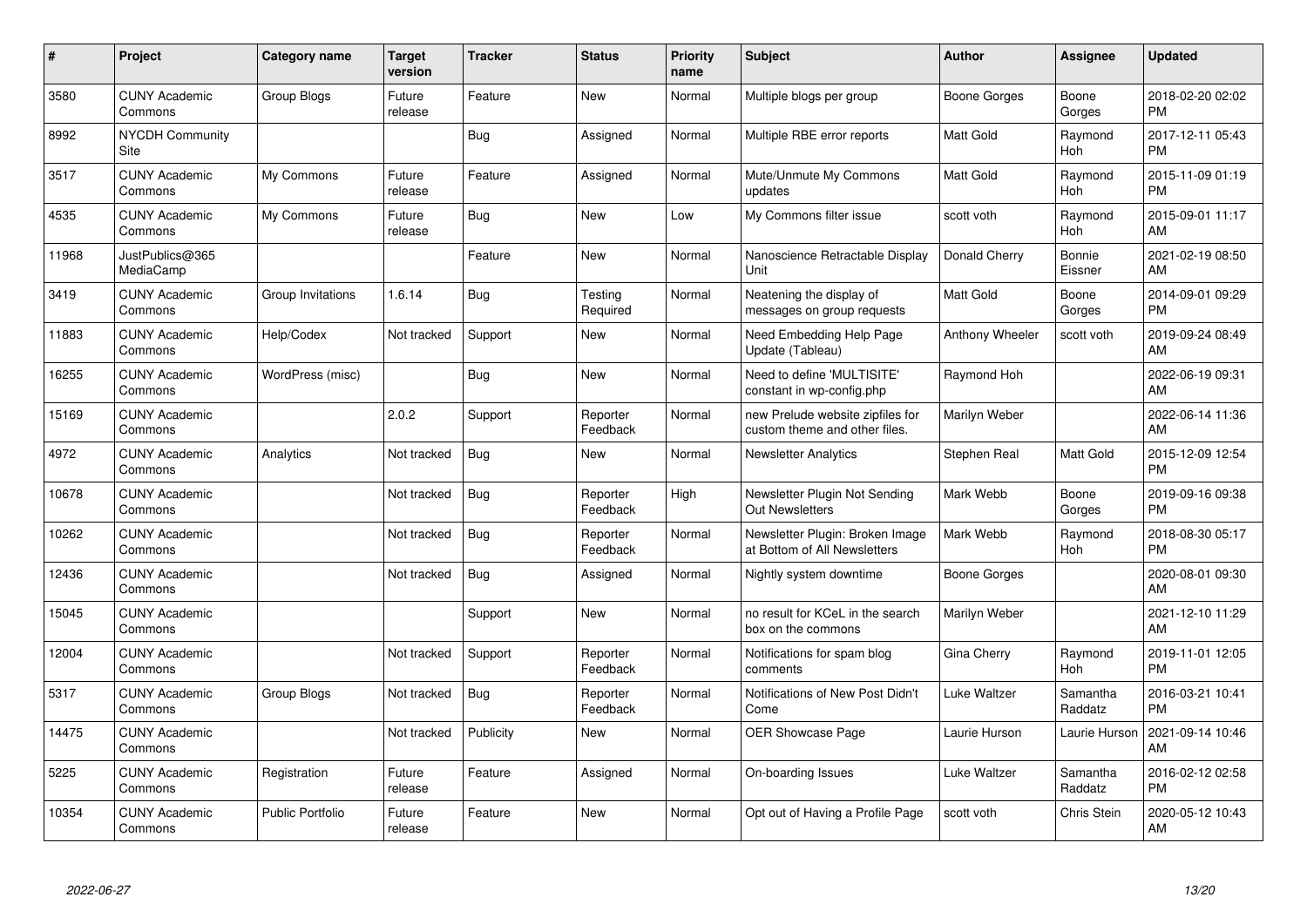| #     | Project                         | Category name                  | <b>Target</b><br>version | <b>Tracker</b> | <b>Status</b>        | <b>Priority</b><br>name | <b>Subject</b>                                                         | <b>Author</b>        | <b>Assignee</b>     | <b>Updated</b>                |
|-------|---------------------------------|--------------------------------|--------------------------|----------------|----------------------|-------------------------|------------------------------------------------------------------------|----------------------|---------------------|-------------------------------|
| 3002  | <b>CUNY Academic</b><br>Commons | Search                         | Future<br>release        | Feature        | Assigned             | Normal                  | Overhaul CAC search by using<br>external search appliance              | <b>Boone Gorges</b>  | Boone<br>Gorges     | 2020-07-15 03:05<br><b>PM</b> |
| 8976  | <b>CUNY Academic</b><br>Commons | Reply By Email                 | Not tracked              | Feature        | Assigned             | Normal                  | Package RBE new topics<br>posting?                                     | <b>Matt Gold</b>     | Raymond<br>Hoh      | 2017-12-04 02:34<br><b>PM</b> |
| 14074 | <b>CUNY Academic</b><br>Commons | WordPress (misc)               | Not tracked              | Support        | Reporter<br>Feedback | Normal                  | page password protection<br>problem                                    | Marilyn Weber        |                     | 2021-03-02 11:03<br>AM        |
| 8607  | <b>CUNY Academic</b><br>Commons |                                | Not tracked              | Support        | <b>New</b>           | Normal                  | Paypal?                                                                | Marilyn Weber        | Matt Gold           | 2018-05-15 01:37<br><b>PM</b> |
| 15194 | <b>CUNY Academic</b><br>Commons | Internal Tools and<br>Workflow | 2.1.0                    | Feature        | <b>New</b>           | Normal                  | PHPCS sniff for un-restored<br>switch to blog() calls                  | Boone Gorges         | Jeremy Felt         | 2022-05-26 10:45<br>AM        |
| 11971 | <b>CUNY Academic</b><br>Commons | <b>Email Notifications</b>     | Future<br>release        | Bug            | Reporter<br>Feedback | Low                     | Pictures obscured in emailed post<br>notifications                     | Marilyn Weber        | Raymond<br>Hoh      | 2019-11-21 01:14<br><b>PM</b> |
| 2612  | <b>CUNY Academic</b><br>Commons |                                | Not tracked              | Publicity      | Assigned             | Normal                  | Pinterest site for the Commons                                         | local admin          | Sarah<br>Morgano    | 2016-03-04 11:19<br>AM        |
| 1562  | <b>CUNY Academic</b><br>Commons | <b>WordPress Plugins</b>       | Future<br>release        | Feature        | Assigned             | Low                     | Play with NYT Collaborative<br><b>Authoring Tool</b>                   | <b>Matt Gold</b>     | Boone<br>Gorges     | 2015-01-05 08:47<br><b>PM</b> |
| 11788 | <b>CUNY Academic</b><br>Commons | <b>WordPress Plugins</b>       | Future<br>release        | Support        | Reporter<br>Feedback | Normal                  | Plugin Request - Browse Aloud                                          | scott voth           |                     | 2019-09-24 08:42<br>AM        |
| 14629 | <b>CUNY Academic</b><br>Commons |                                | Not tracked              | <b>Bug</b>     | Reporter<br>Feedback | Normal                  | Possible Post Order Bug?                                               | <b>Syelle Graves</b> |                     | 2021-09-14 10:47<br>AM        |
| 3524  | <b>CUNY Academic</b><br>Commons | Documentation                  | Not tracked              | Documentation  | Assigned             | Normal                  | Post describing all you can do<br>when starting up a new<br>blog/group | <b>Matt Gold</b>     | scott voth          | 2014-10-04 12:56<br><b>PM</b> |
| 11771 | <b>CUNY Academic</b><br>Commons |                                | Not tracked              | Support        | Reporter<br>Feedback | Normal                  | post displays in sections                                              | Marilyn Weber        |                     | 2019-08-20 10:34<br>AM        |
| 3510  | <b>CUNY Academic</b><br>Commons | Publicity                      | 1.7                      | Publicity      | Assigned             | Normal                  | Post on the News Blog re: 'My<br>Commons'                              | Micki Kaufman        | Sarah<br>Morgano    | 2014-10-15 11:18<br>AM        |
| 10659 | <b>CUNY Academic</b><br>Commons | Group Forums                   | Future<br>release        | Feature        | Assigned             | Normal                  | Post to multiple groups via email                                      | <b>Matt Gold</b>     | Raymond<br>Hoh      | 2018-11-15 12:54<br>AM        |
| 13912 | <b>CUNY Academic</b><br>Commons |                                | Not tracked              | Feature        | Hold                 | Low                     | posting "missed schedule"                                              | Marilyn Weber        |                     | 2021-02-23 10:46<br>AM        |
| 3506  | <b>CUNY Academic</b><br>Commons | Publicity                      | 1.7                      | Publicity      | <b>New</b>           | Normal                  | Prepare 1.7 email messaging                                            | Micki Kaufman        | Micki<br>Kaufman    | 2014-10-01 12:36<br><b>PM</b> |
| 4986  | <b>CUNY Academic</b><br>Commons | ZenDesk                        | Not tracked              | Support        | Assigned             | Normal                  | Prepare documentation for<br>Zendesk re web widget                     | <b>Matt Gold</b>     | Samantha<br>Raddatz | 2016-02-25 03:09<br><b>PM</b> |
| 3090  | <b>CUNY Academic</b><br>Commons | Twitter page                   | Future<br>release        | Feature        | Assigned             | Normal                  | Prevent Retweets from showing<br>up on Commons twitter page            | <b>Matt Gold</b>     | <b>Tahir Butt</b>   | 2016-10-24 11:31<br>AM        |
| 14900 | <b>CUNY Academic</b><br>Commons |                                | Not tracked              | Support        | Reporter<br>Feedback | Normal                  | previous theme?                                                        | Marilyn Weber        |                     | 2021-10-25 10:31<br>AM        |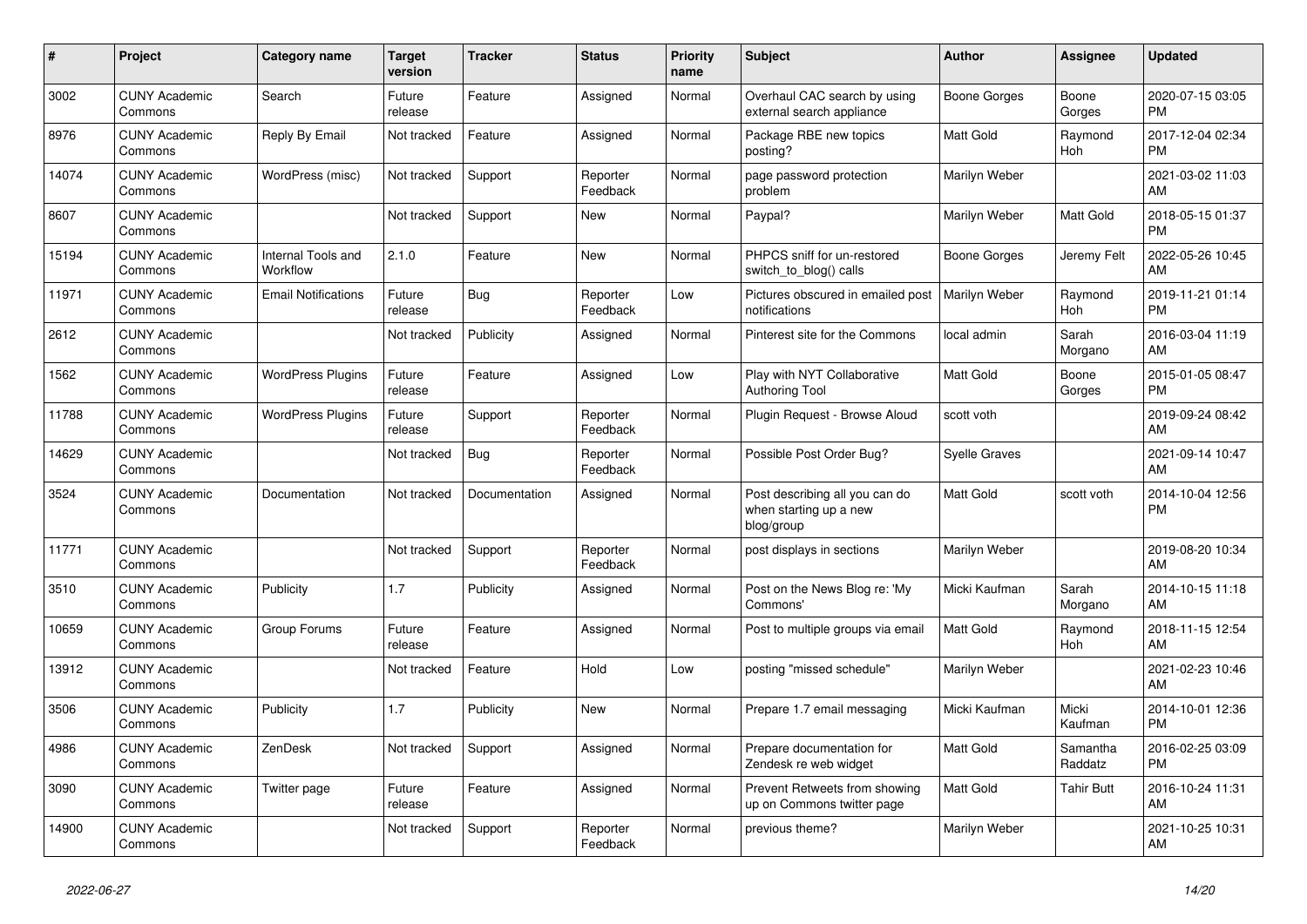| $\#$  | Project                         | Category name               | Target<br>version | <b>Tracker</b> | <b>Status</b>        | <b>Priority</b><br>name | <b>Subject</b>                                                  | <b>Author</b>       | <b>Assignee</b>     | <b>Updated</b>                |
|-------|---------------------------------|-----------------------------|-------------------|----------------|----------------------|-------------------------|-----------------------------------------------------------------|---------------------|---------------------|-------------------------------|
| 10580 | <b>CUNY Academic</b><br>Commons | Information<br>Architecture | Future<br>release | Design/UX      | <b>New</b>           | Normal                  | Primary nav item review                                         | <b>Boone Gorges</b> | Sara Cannon         | 2021-11-19 12:37<br><b>PM</b> |
| 13286 | <b>CUNY Academic</b><br>Commons |                             | Not tracked       | Support        | New                  | Normal                  | problem connecting with<br>WordPress app                        | Marilyn Weber       | Raymond<br>Hoh      | 2020-09-08 11:16<br>AM        |
| 15685 | <b>CUNY Academic</b><br>Commons |                             |                   | Support        | <b>New</b>           | High                    | problem with chrome?                                            | Marilyn Weber       |                     | 2022-04-25 03:40<br>PM        |
| 9060  | <b>CUNY Academic</b><br>Commons | Commons In A Box            | Not tracked       | <b>Bug</b>     | Hold                 | Normal                  | Problems with CBox image library<br>upload                      | Lisa Rhody          | Raymond<br>Hoh      | 2018-01-10 03:26<br>PM        |
| 2325  | <b>CUNY Academic</b><br>Commons | BuddyPress (misc)           | Future<br>release | Feature        | Assigned             | Low                     | Profile should have separate<br>fields for first/last names     | local admin         | Boone<br>Gorges     | 2015-11-09 06:09<br><b>PM</b> |
| 4622  | <b>CUNY Academic</b><br>Commons | <b>Public Portfolio</b>     | Future<br>release | Design/UX      | <b>New</b>           | Normal                  | <b>Profile Visibility Settings</b>                              | Samantha Raddatz    | Samantha<br>Raddatz | 2015-09-21 12:18<br>PM        |
| 5316  | <b>CUNY Academic</b><br>Commons | <b>User Experience</b>      | Future<br>release | Feature        | Assigned             | Normal                  | Prompt user email address<br>updates                            | Matt Gold           | Stephen Real        | 2016-12-21 03:30<br>PМ        |
| 14842 | <b>CUNY Academic</b><br>Commons |                             | Not tracked       | Support        | Reporter<br>Feedback | Normal                  | Question about widgets and block<br>editor                      | Gina Cherry         |                     | 2021-10-06 03:01<br><b>PM</b> |
| 8991  | <b>CUNY Academic</b><br>Commons | Reply By Email              | Not tracked       | <b>Bug</b>     | Hold                 | Normal                  | RBE duplicate email message<br>issue                            | Matt Gold           | Raymond<br>Hoh      | 2018-02-18 08:53<br><b>PM</b> |
| 658   | <b>CUNY Academic</b><br>Commons | <b>WordPress Plugins</b>    | Future<br>release | Feature        | Assigned             | Normal                  | Rebulid Sitewide Tag Suggestion                                 | Matt Gold           | Boone<br>Gorges     | 2015-01-05 08:47<br><b>PM</b> |
| 653   | <b>CUNY Academic</b><br>Commons | Group Blogs                 | Future<br>release | Feature        | Assigned             | Normal                  | Redesign Integration of Groups<br>and Blogs                     | Matt Gold           | Samantha<br>Raddatz | 2015-11-09 05:40<br><b>PM</b> |
| 8836  | <b>CUNY Academic</b><br>Commons | Blogs (BuddyPress)          | Future<br>release | Feature        | Assigned             | Normal                  | Redesign site launch process                                    | Matt Gold           | Boone<br>Gorges     | 2019-10-03 02:49<br><b>PM</b> |
| 2881  | <b>CUNY Academic</b><br>Commons | <b>Public Portfolio</b>     | Future<br>release | Feature        | Assigned             | Normal                  | Redesign the UX for Profiles                                    | Chris Stein         | <b>Chris Stein</b>  | 2016-10-13 12:45<br><b>PM</b> |
| 1888  | <b>CUNY Academic</b><br>Commons | Home Page                   | Future<br>release | Feature        | Assigned             | Normal                  | Refactor BP MPO Activity Filter to<br>support proper pagination | Sarah Morgano       | Boone<br>Gorges     | 2014-05-01 07:11<br>РM        |
| 15883 | <b>CUNY Academic</b><br>Commons |                             | 2.1.0             | Feature        | <b>New</b>           | Normal                  | Release BPGES update                                            | <b>Boone Gorges</b> | Boone<br>Gorges     | 2022-05-26 10:39<br>AM        |
| 3369  | <b>CUNY Academic</b><br>Commons | Reply By Email              | Not tracked       | Outreach       | Hold                 | Normal                  | Release reply by email to WP<br>plugin directory                | Matt Gold           | Raymond<br>Hoh      | 2016-03-01 12:46<br><b>PM</b> |
| 10380 | <b>CUNY Academic</b><br>Commons | WordPress (misc)            | Future<br>release | Feature        | In Progress          | Normal                  | Remove blacklisted plugins                                      | Boone Gorges        |                     | 2022-04-26 12:00<br><b>PM</b> |
| 16110 | <b>CUNY Academic</b><br>Commons |                             |                   | Support        | Reporter<br>Feedback | Normal                  | remove Creative Commons<br>license from pages?                  | Marilyn Weber       | Raymond<br>Hoh      | 2022-05-17 06:11<br><b>PM</b> |
| 5826  | <b>CUNY Academic</b><br>Commons | <b>WordPress Plugins</b>    | Future<br>release | Support        | Reporter<br>Feedback | Normal                  | Remove Subscription Options<br>plugin from directory            | Sarah Morgano       | Sarah<br>Morgano    | 2016-10-21 04:14<br>PM        |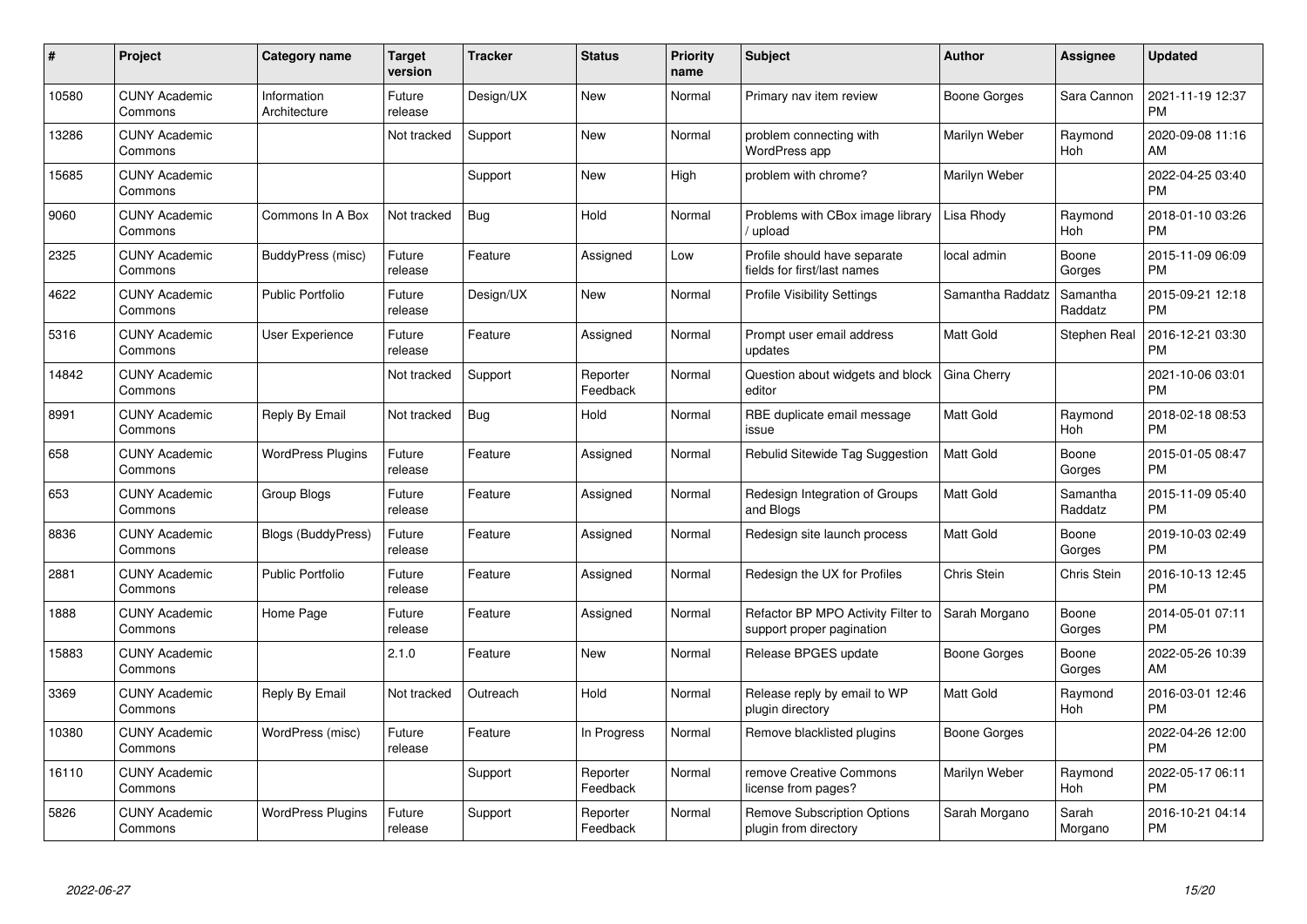| #     | Project                         | Category name                  | <b>Target</b><br>version | <b>Tracker</b> | <b>Status</b>        | <b>Priority</b><br>name | <b>Subject</b>                                                              | <b>Author</b>           | Assignee             | <b>Updated</b>                |
|-------|---------------------------------|--------------------------------|--------------------------|----------------|----------------------|-------------------------|-----------------------------------------------------------------------------|-------------------------|----------------------|-------------------------------|
| 16199 | <b>CUNY Academic</b><br>Commons | <b>Directories</b>             | 2.0.2                    | Bug            | <b>New</b>           | Normal                  | Removed "Semester" Filter from<br><b>Courses Directory</b>                  | Laurie Hurson           | Boone<br>Gorges      | 2022-06-14 11:36<br>AM        |
| 4388  | <b>CUNY Academic</b><br>Commons | WordPress (misc)               | Future<br>release        | Bug            | Assigned             | Normal                  | Repeated request for<br>authentication.                                     | Alice.Lynn<br>McMichael | Raymond<br>Hoh       | 2015-08-11 07:35<br><b>PM</b> |
| 1105  | <b>CUNY Academic</b><br>Commons | WordPress (misc)               | Future<br>release        | Feature        | Assigned             | Normal                  | Rephrase Blog Privacy Options                                               | Matt Gold               | Samantha<br>Raddatz  | 2015-11-09 06:19<br><b>PM</b> |
| 11496 | <b>CUNY Academic</b><br>Commons | <b>Public Portfolio</b>        | 1.15.2                   | Support        | <b>New</b>           | Normal                  | Replace Twitter Icon on Member<br>Portfolio page                            | scott voth              | Boone<br>Gorges      | 2019-06-06 01:03<br><b>PM</b> |
| 3577  | <b>CUNY Academic</b><br>Commons | My Commons                     | Future<br>release        | Design/UX      | Assigned             | Normal                  | Replies to items in My Commons                                              | <b>Matt Gold</b>        | Raymond<br>Hoh       | 2015-04-09 05:19<br><b>PM</b> |
| 5282  | <b>CUNY Academic</b><br>Commons | Social Paper                   | Future<br>release        | Bug            | <b>New</b>           | Normal                  | Replying via email directs to<br>paper but not individual comment.          | Marilyn Weber           | Raymond<br>Hoh       | 2016-03-02 01:48<br><b>PM</b> |
| 8902  | <b>CUNY Academic</b><br>Commons | Design                         | Not tracked              | Feature        | Assigned             | Normal                  | Report back on research on<br><b>BuddyPress themes</b>                      | <b>Matt Gold</b>        | <b>Michael Smith</b> | 2017-11-10 12:31<br><b>PM</b> |
| 9979  | <b>CUNY Academic</b><br>Commons | <b>Email Notifications</b>     | Not tracked              | Bug            | Reporter<br>Feedback | Normal                  | Reports of slow email activation<br>emails                                  | <b>Matt Gold</b>        | Boone<br>Gorges      | 2018-08-29 09:40<br><b>PM</b> |
| 9420  | <b>CUNY Academic</b><br>Commons | cuny.is                        | Not tracked              | Feature        | <b>New</b>           | Normal                  | Request for http://cuny.is/streams                                          | Raffi<br>Khatchadourian | Marilyn<br>Weber     | 2018-04-02 10:08<br>AM        |
| 4070  | <b>CUNY Academic</b><br>Commons | Analytics                      | Not tracked              | Support        | Assigned             | Normal                  | Request for JITP site analytics                                             | <b>Matt Gold</b>        | Seth Persons         | 2016-02-23 03:09<br><b>PM</b> |
| 16099 | <b>CUNY Academic</b><br>Commons |                                |                          | Support        | Reporter<br>Feedback | Normal                  | request for Newsletter Glue                                                 | Marilyn Weber           |                      | 2022-05-13 12:14<br><b>PM</b> |
| 3475  | <b>CUNY Academic</b><br>Commons | Events                         | Future<br>release        | Feature        | Assigned             | Normal                  | Request to add plugin to<br>streamline room<br>booking/appointment booking  | Naomi Barrettara        | Boone<br>Gorges      | 2014-12-01 05:14<br><b>PM</b> |
| 2610  | <b>CUNY Academic</b><br>Commons | Group Invitations              | Future<br>release        | Feature        | Assigned             | Low                     | Request: Custom invitation<br>message to group invites                      | local admin             | Boone<br>Gorges      | 2015-11-09 06:13<br><b>PM</b> |
| 15604 | <b>CUNY Academic</b><br>Commons | <b>Email Notifications</b>     | Future<br>release        | Feature        | Assigned             | Normal                  | Restructure Commons Group<br>Digest Email Messages                          | Matt Gold               | Boone<br>Gorges      | 2022-05-26 10:45<br>AM        |
| 3759  | <b>CUNY Academic</b><br>Commons | WordPress (misc)               | Future<br>release        | Feature        | Assigned             | Normal                  | Review Interface for Adding Users   Matt Gold<br>to Blogs                   |                         | Boone<br>Gorges      | 2015-03-24 05:52<br><b>PM</b> |
| 16245 | <b>CUNY Academic</b><br>Commons | WordPress (misc)               |                          | Bug            | Reporter<br>Feedback | Normal                  | Save Button missing on<br>WordPress Profile page                            | scott voth              | Raymond<br>Hoh       | 2022-06-16 03:09<br><b>PM</b> |
| 12247 | <b>CUNY Academic</b><br>Commons | Publicity                      | Not tracked              | Support        | New                  | Normal                  | <b>Screenshot of First Commons</b><br>Homepage                              | scott voth              | scott voth           | 2020-01-14 12:08<br><b>PM</b> |
| 3230  | <b>CUNY Academic</b><br>Commons | Internal Tools and<br>Workflow | Not tracked              | Feature        | Assigned             | High                    | Scripts for quicker<br>provisioning/updating of<br>development environments | Boone Gorges            | Boone<br>Gorges      | 2016-01-26 04:54<br><b>PM</b> |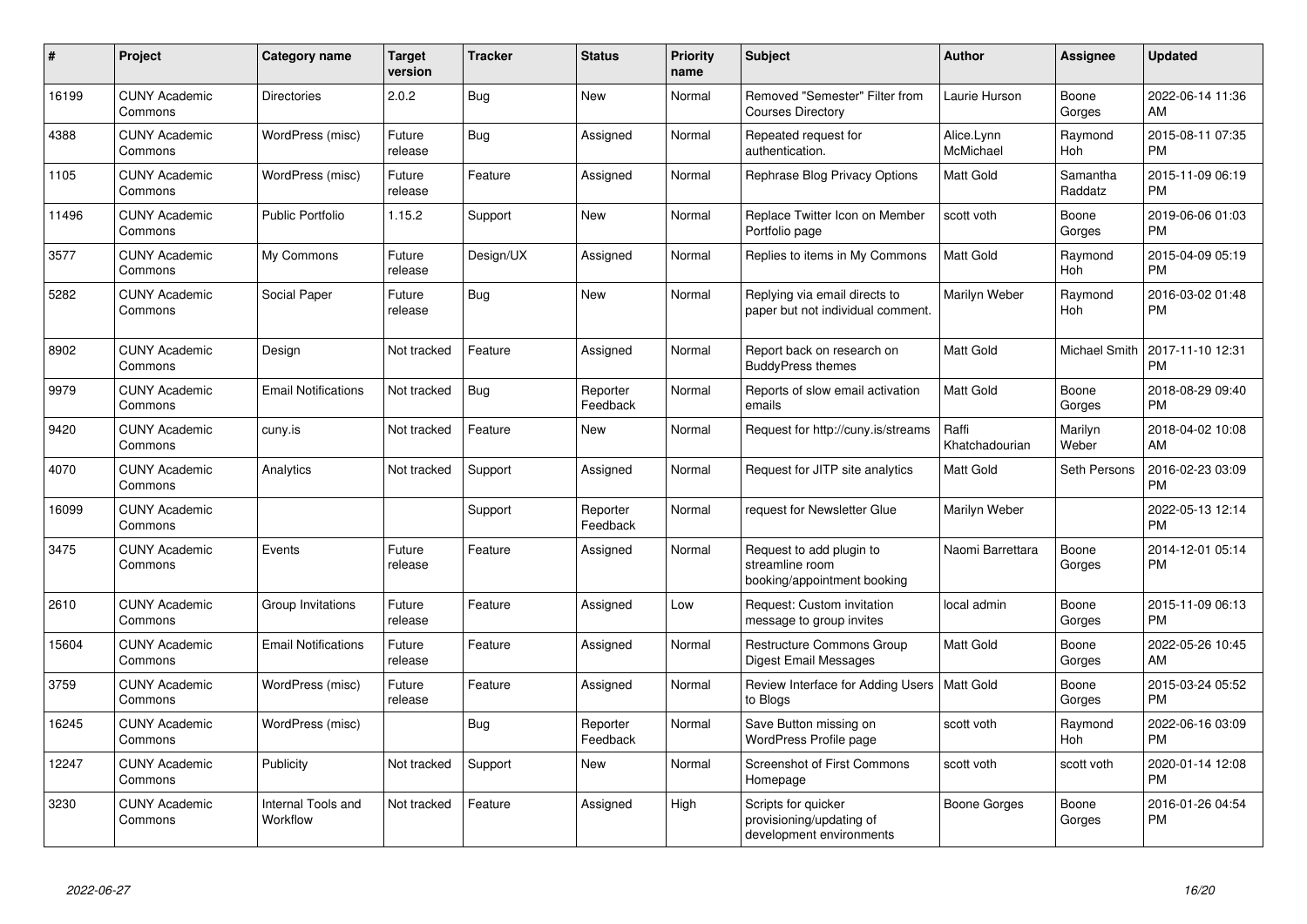| #     | Project                         | Category name            | <b>Target</b><br>version | <b>Tracker</b> | <b>Status</b>        | <b>Priority</b><br>name | <b>Subject</b>                                                                                | <b>Author</b>           | Assignee            | <b>Updated</b>                |
|-------|---------------------------------|--------------------------|--------------------------|----------------|----------------------|-------------------------|-----------------------------------------------------------------------------------------------|-------------------------|---------------------|-------------------------------|
| 5053  | <b>CUNY Academic</b><br>Commons | Social Paper             | Future<br>release        | Feature        | <b>New</b>           | Low                     | Scrollable menu to add readers<br>(SP suggestion #4)                                          | Marilyn Weber           | Samantha<br>Raddatz | 2016-04-21 05:21<br><b>PM</b> |
| 5052  | <b>CUNY Academic</b><br>Commons | Social Paper             | Future<br>release        | Feature        | <b>New</b>           | Low                     | Sentence by sentence or line by<br>line comments (SP suggestion #3)                           | Marilyn Weber           | Boone<br>Gorges     | 2016-02-11 10:24<br><b>PM</b> |
| 1508  | <b>CUNY Academic</b><br>Commons | WordPress (misc)         | Future<br>release        | Feature        | Assigned             | Normal                  | Share login cookies across<br>mapped domains                                                  | <b>Boone Gorges</b>     | Boone<br>Gorges     | 2012-07-02 12:12<br><b>PM</b> |
| 6356  | <b>CUNY Academic</b><br>Commons | <b>WordPress Plugins</b> | Future<br>release        | <b>Bug</b>     | Reporter<br>Feedback | Low                     | Should Subscribe2 be<br>deprecated?                                                           | Luke Waltzer            |                     | 2017-03-20 12:20<br><b>PM</b> |
| 1423  | <b>CUNY Academic</b><br>Commons | BuddyPress (misc)        | Future<br>release        | Feature        | Assigned             | Low                     | Show an avatar for pingback<br>comment activity items                                         | Boone Gorges            | <b>Tahir Butt</b>   | 2016-10-24 12:03<br><b>PM</b> |
| 11077 | <b>CUNY Academic</b><br>Commons | Events                   | Not tracked              | Feature        | Reporter<br>Feedback | Normal                  | Show event category description<br>in event list view                                         | Raffi<br>Khatchadourian |                     | 2019-02-12 10:38<br><b>PM</b> |
| 12484 | <b>CUNY Academic</b><br>Commons |                          | Not tracked              | Support        | Reporter<br>Feedback | Normal                  | Sign up Code for COIL Course<br>starting in March                                             | Laurie Hurson           | Matt Gold           | 2020-03-02 02:26<br><b>PM</b> |
| 12328 | <b>CUNY Academic</b><br>Commons |                          | Not tracked              | Support        | <b>New</b>           | Normal                  | Sign up Code for Non-CUNY<br>Faculty                                                          | Laurie Hurson           |                     | 2020-01-28 10:25<br>AM        |
| 4661  | <b>CUNY Academic</b><br>Commons | <b>User Experience</b>   | Future<br>release        | Bug            | Assigned             | Normal                  | <b>Simplify Events text</b>                                                                   | <b>Matt Gold</b>        | Samantha<br>Raddatz | 2015-10-02 09:06<br><b>PM</b> |
| 12438 | <b>CUNY Academic</b><br>Commons | Courses                  | Not tracked              | <b>Bug</b>     | <b>New</b>           | Normal                  | Site appearing twice                                                                          | Laurie Hurson           | Boone<br>Gorges     | 2020-02-18 01:34<br><b>PM</b> |
| 12360 | <b>CUNY Academic</b><br>Commons | <b>WordPress Themes</b>  | Not tracked              | Bug            | Reporter<br>Feedback | Normal                  | site just says "DANTE We are<br>currently in maintenance mode,<br>please check back shortly." | Marilyn Weber           |                     | 2020-02-04 12:13<br><b>PM</b> |
| 15767 | <b>CUNY Academic</b><br>Commons | WordPress (misc)         |                          | Support        | <b>New</b>           | Normal                  | Site loading slowly                                                                           | scott voth              | Boone<br>Gorges     | 2022-04-04 08:56<br><b>PM</b> |
| 7022  | <b>CUNY Academic</b><br>Commons | Announcements            | Future<br>release        | <b>Bug</b>     | <b>New</b>           | Normal                  | Sitewide announcements should<br>be displayed on, and dismissable<br>from, mapped domains     | <b>Boone Gorges</b>     | Boone<br>Gorges     | 2018-03-22 10:18<br>AM        |
| 15816 | <b>CUNY Academic</b><br>Commons |                          | Not tracked              | Support        | <b>New</b>           | Normal                  | slow loading at SPS                                                                           | Marilyn Weber           |                     | 2022-04-05 01:26<br><b>PM</b> |
| 15242 | <b>CUNY Academic</b><br>Commons | Performance              | Not tracked              | <b>Bug</b>     | Reporter<br>Feedback | Normal                  | Slugist site                                                                                  | Raffi<br>Khatchadourian | Boone<br>Gorges     | 2022-02-07 11:14<br>AM        |
| 3511  | <b>CUNY Academic</b><br>Commons | Publicity                | 1.7                      | Publicity      | Assigned             | Normal                  | Social media for 1.7                                                                          | Micki Kaufman           | Sarah<br>Morgano    | 2014-10-14 03:32<br><b>PM</b> |
| 7981  | <b>CUNY Academic</b><br>Commons | Social Paper             | Future<br>release        | <b>Bug</b>     | <b>New</b>           | Normal                  | Social Paper comments should<br>not go to spam                                                | Luke Waltzer            | Boone<br>Gorges     | 2018-04-16 03:52<br><b>PM</b> |
| 5205  | <b>CUNY Academic</b><br>Commons | Social Paper             | Future<br>release        | Feature        | <b>New</b>           | Normal                  | Social Paper folders                                                                          | Marilyn Weber           |                     | 2016-02-11 10:24<br><b>PM</b> |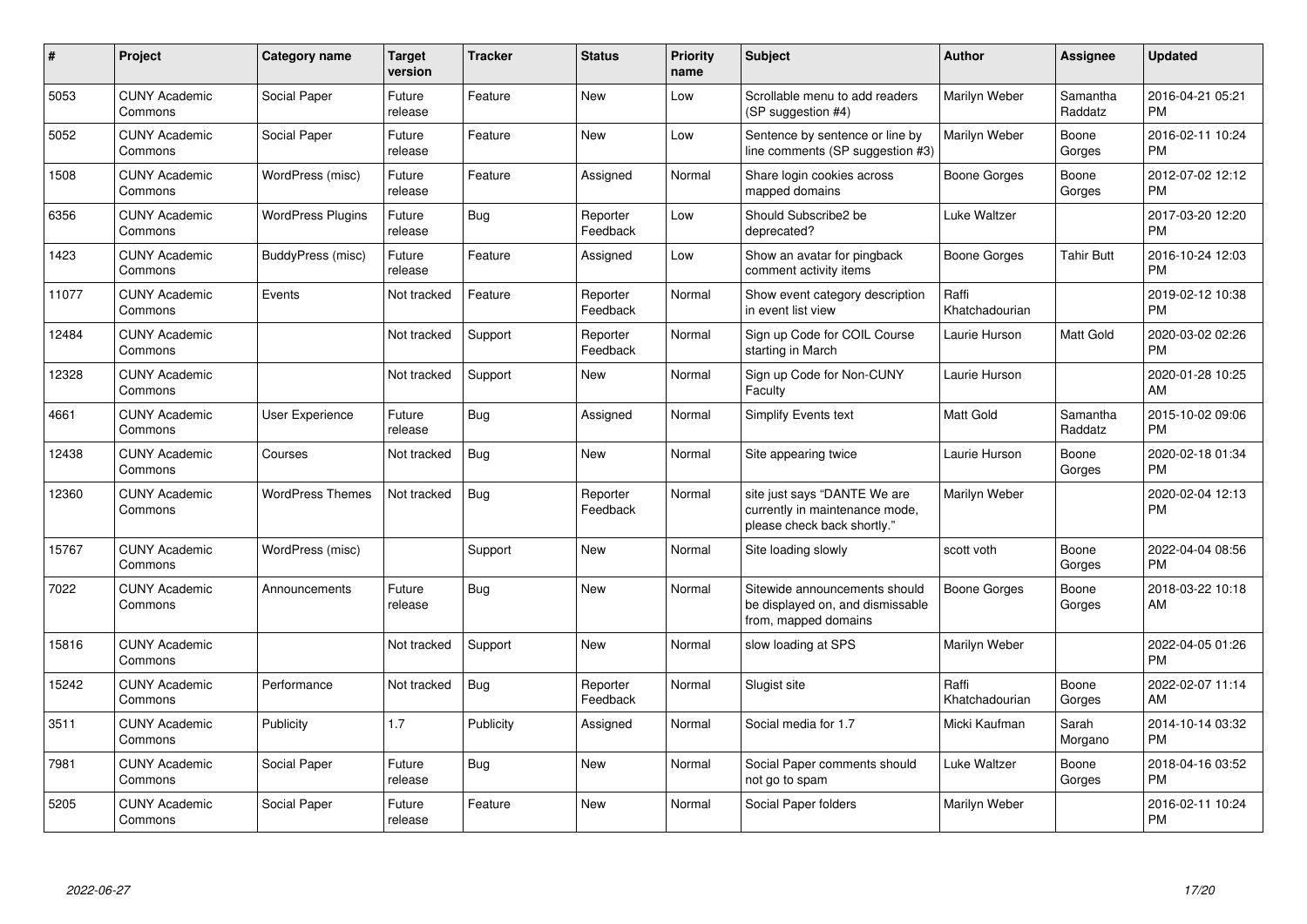| #     | <b>Project</b>                  | Category name            | <b>Target</b><br>version | <b>Tracker</b> | <b>Status</b>        | Priority<br>name | <b>Subject</b>                                                                                               | <b>Author</b>      | Assignee              | <b>Updated</b>                |
|-------|---------------------------------|--------------------------|--------------------------|----------------|----------------------|------------------|--------------------------------------------------------------------------------------------------------------|--------------------|-----------------------|-------------------------------|
| 7663  | <b>CUNY Academic</b><br>Commons | Social Paper             | Future<br>release        | Bug            | <b>New</b>           | Normal           | Social Paper notifications not<br>formatted correctly on secondary<br>sites                                  | Boone Gorges       | Boone<br>Gorges       | 2018-04-16 03:52<br><b>PM</b> |
| 1744  | <b>CUNY Academic</b><br>Commons | <b>BuddyPress Docs</b>   | Future<br>release        | Feature        | Assigned             | Normal           | Spreadsheet-style Docs                                                                                       | Boone Gorges       | Boone<br>Gorges       | 2015-11-09 06:13<br><b>PM</b> |
| 14908 | <b>CUNY Academic</b><br>Commons | Performance              |                          | <b>Bug</b>     | New                  | Normal           | Stale object cache on cdev                                                                                   | Raymond Hoh        | Boone<br>Gorges       | 2021-12-07 09:45<br>AM        |
| 860   | <b>CUNY Academic</b><br>Commons | Design                   | Future<br>release        | Design/UX      | Assigned             | Normal           | <b>Standardize Button Treatment</b><br><b>Across the Commons</b>                                             | <b>Chris Stein</b> | Chris Stein           | 2014-05-01 09:45<br>AM        |
| 2175  | <b>CUNY Academic</b><br>Commons | WordPress (misc)         | Not tracked              | Support        | Assigned             | Normal           | Subscibe 2 vs. Jetpack<br>subscription options                                                               | local admin        | Matt Gold             | 2016-01-26 04:58<br><b>PM</b> |
| 11024 | <b>CUNY Academic</b><br>Commons | WordPress (misc)         | Future<br>release        | Bug            | New                  | Normal           | Subsites should not show "you<br>should update your .htaccess<br>now" notice after permalink setting<br>save | Boone Gorges       |                       | 2019-01-28 01:35<br><b>PM</b> |
| 9028  | <b>CUNY Academic</b><br>Commons | Onboarding               | Future<br>release        | Feature        | Assigned             | Normal           | suggest groups to new members<br>during the registration process                                             | Matt Gold          | Chris Stein           | 2018-10-24 12:34<br><b>PM</b> |
| 5298  | <b>CUNY Academic</b><br>Commons |                          | Not tracked              | Publicity      | New                  | Normal           | Survey Pop-Up Text                                                                                           | Samantha Raddatz   | Samantha<br>Raddatz   | 2016-03-22 12:27<br><b>PM</b> |
| 16177 | <b>CUNY Academic</b><br>Commons | Reply By Email           |                          | <b>Bug</b>     | <b>New</b>           | Normal           | Switch to Inbound mode for RBE                                                                               | Raymond Hoh        | Raymond<br><b>Hoh</b> | 2022-05-30 04:32<br><b>PM</b> |
| 2576  | <b>NYCDH Community</b><br>Site  |                          |                          | <b>Bug</b>     | Hold                 | Low              | Test Next Button in Javascript<br><b>Tutorial Under Activities</b>                                           | <b>Mark Newton</b> | Alex Gil              | 2013-05-18 02:55<br><b>PM</b> |
| 9515  | <b>CUNY Academic</b><br>Commons | <b>WordPress Plugins</b> | Not tracked              | <b>Bug</b>     | Reporter<br>Feedback | Normal           | Text to Speech plugin - "More<br>Slowly" checkbox not working                                                | scott voth         | Boone<br>Gorges       | 2018-06-13 02:26<br><b>PM</b> |
| 9720  | <b>CUNY Academic</b><br>Commons | Authentication           | Future<br>release        | Feature        | New                  | Normal           | The Commons should be an<br>oAuth provider                                                                   | Boone Gorges       |                       | 2019-03-01 02:04<br><b>PM</b> |
| 8901  | <b>CUNY Academic</b><br>Commons | Accessibility            | Future<br>release        | Feature        | Assigned             | Normal           | Theme analysis for accessibility                                                                             | Matt Gold          | Boone<br>Gorges       | 2022-04-26 11:59<br>AM        |
| 7828  | <b>CUNY Academic</b><br>Commons |                          | Not tracked              | Feature        | Assigned             | Normal           | Theme Assessment 2017                                                                                        | Margaret Galvan    | Margaret<br>Galvan    | 2017-05-02 10:41<br><b>PM</b> |
| 8211  | <b>CUNY Academic</b><br>Commons | <b>WordPress Themes</b>  | Future<br>release        | Feature        | <b>New</b>           | Normal           | Theme Suggestions: Material<br>Design-Inspired Themes                                                        | Margaret Galvan    | Margaret<br>Galvan    | 2017-08-07 02:48<br><b>PM</b> |
| 519   | <b>CUNY Academic</b><br>Commons | <b>BuddyPress Docs</b>   | Future<br>release        | Feature        | Assigned             | Low              | TOC for individual docs - for new<br>BP "wiki-like" plugin                                                   | scott voth         | Boone<br>Gorges       | 2015-11-09 05:54<br><b>PM</b> |
| 12446 | <b>CUNY Academic</b><br>Commons | Groups (misc)            | Future<br>release        | Feature        | Reporter<br>Feedback | Normal           | Toggle default site to group forum<br>posting                                                                | Laurie Hurson      | Laurie Hurson         | 2020-03-10 11:57<br>AM        |
| 11843 | <b>CUNY Academic</b><br>Commons | WordPress (misc)         | Future<br>release        | Design/UX      | New                  | Normal           | Tweaking the Gutenberg Editor<br>Interface                                                                   | Laurie Hurson      |                       | 2022-04-26 12:00<br><b>PM</b> |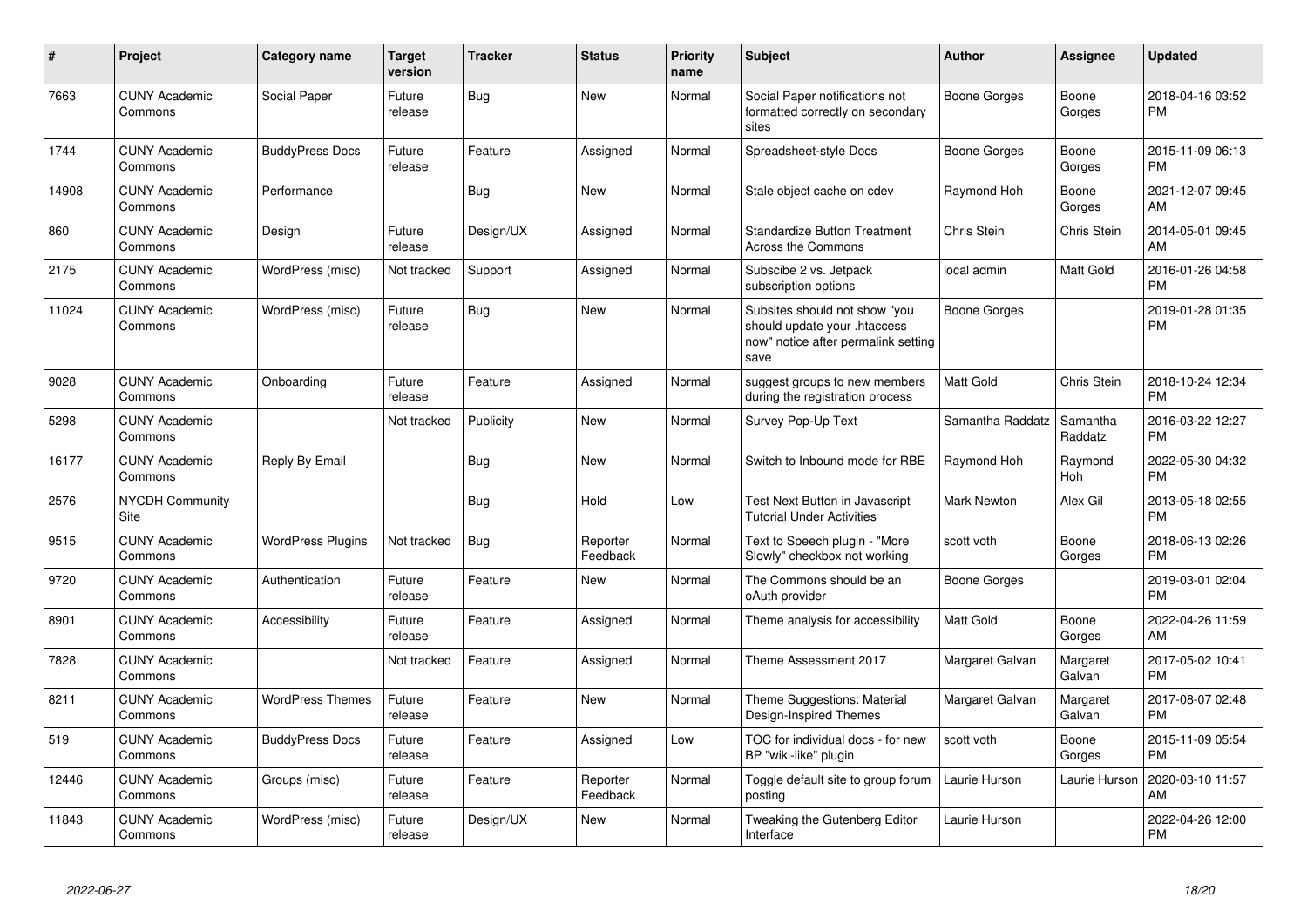| $\pmb{\#}$ | <b>Project</b>                  | Category name             | <b>Target</b><br>version | Tracker       | <b>Status</b>        | <b>Priority</b><br>name | <b>Subject</b>                                                               | <b>Author</b>         | <b>Assignee</b>     | <b>Updated</b>                |
|------------|---------------------------------|---------------------------|--------------------------|---------------|----------------------|-------------------------|------------------------------------------------------------------------------|-----------------------|---------------------|-------------------------------|
| 14911      | <b>CUNY Academic</b><br>Commons | <b>WordPress Themes</b>   | Not tracked              | Support       | <b>New</b>           | Normal                  | Twentytwentyone theme                                                        | Marilyn Weber         |                     | 2021-10-28 10:37<br>AM        |
| 11545      | <b>CUNY Academic</b><br>Commons | <b>WordPress Plugins</b>  | Not tracked              | Support       | <b>New</b>           | Normal                  | <b>Twitter searches in WordPress</b>                                         | Gina Cherry           | <b>Matt Gold</b>    | 2019-09-23 01:03<br><b>PM</b> |
| 9926       | <b>CUNY Academic</b><br>Commons | WordPress Plugins         | Future<br>release        | Bug           | <b>New</b>           | Normal                  | twitter-mentions-as-comments<br>cron jobs can run long                       | Boone Gorges          | Boone<br>Gorges     | 2018-10-24 12:34<br><b>PM</b> |
| 2666       | <b>CUNY Academic</b><br>Commons | About page                | Not tracked              | Documentation | Assigned             | Normal                  | <b>Update About Text</b>                                                     | <b>Chris Stein</b>    | Luke Waltzer        | 2016-03-04 11:19<br>AM        |
| 1460       | <b>CUNY Academic</b><br>Commons | Analytics                 | Future<br>release        | Feature       | Assigned             | Normal                  | Update System Report                                                         | <b>Brian Foote</b>    | Boone<br>Gorges     | 2015-11-09 06:13<br><b>PM</b> |
| 12392      | <b>CUNY Academic</b><br>Commons | Help/Codex                | Not tracked              | Documentation | <b>New</b>           | Normal                  | Updates to Common Commons<br>Questions on Help Page                          | scott voth            | Margaret<br>Galvan  | 2020-02-11 10:53<br>AM        |
| 12350      | <b>CUNY Academic</b><br>Commons | <b>Blogs (BuddyPress)</b> | Not tracked              | Support       | Reporter<br>Feedback | Normal                  | URL creation problem                                                         | Marilyn Weber         |                     | 2020-02-03 11:27<br>AM        |
| 4027       | <b>CUNY Academic</b><br>Commons | Commons In A Box          | Not tracked              | Design/UX     | Assigned             | Normal                  | Usability review of CBOX update<br>procedures                                | <b>Matt Gold</b>      | Samantha<br>Raddatz | 2015-05-11 06:36<br><b>PM</b> |
| 8898       | <b>CUNY Academic</b><br>Commons | Social Paper              | Not tracked              | Feature       | Assigned             | Normal                  | Usage data on docs and social<br>paper                                       | <b>Matt Gold</b>      | Matt Gold           | 2017-11-16 11:32<br>AM        |
| 10368      | <b>CUNY Academic</b><br>Commons |                           | Future<br>release        | Feature       | Assigned             | Normal                  | Use ORCID data to populate<br>academic profile page                          | Stephen Francoeur     | Boone<br>Gorges     | 2018-09-25 01:53<br><b>PM</b> |
| 10040      | <b>CUNY Academic</b><br>Commons | WordPress (misc)          | Not tracked              | Bug           | Reporter<br>Feedback | Normal                  | User doesn't see full list of themes I Matt Gold                             |                       | Boone<br>Gorges     | 2018-07-25 10:12<br>AM        |
| 14784      | <b>CUNY Academic</b><br>Commons |                           |                          | Support       | Reporter<br>Feedback | Normal                  | User report of logo problem when<br>using Customizer theme                   | Marilyn Weber         |                     | 2021-09-17 10:25<br>AM        |
| 10273      | <b>CUNY Academic</b><br>Commons | Registration              | Not tracked              | Support       | Reporter<br>Feedback | Normal                  | users combining CF and campus<br>address                                     | Marilyn Weber         |                     | 2019-09-18 10:58<br>AM        |
| 14538      | <b>CUNY Academic</b><br>Commons |                           | Not tracked              | Support       | Reporter<br>Feedback | Normal                  | <b>Weebly To Commons</b>                                                     | Laurie Hurson         |                     | 2021-09-14 10:47<br>AM        |
| 1192       | <b>CUNY Academic</b><br>Commons | <b>Group Files</b>        | Future<br>release        | Feature       | Assigned             | Low                     | When posting group files, allow<br>users to add a category without<br>saving | <b>Matt Gold</b>      | Raymond<br>Hoh      | 2015-11-09 05:53<br><b>PM</b> |
| 6644       | <b>CUNY Academic</b><br>Commons |                           | Not tracked              | <b>Bug</b>    | Reporter<br>Feedback | High                    | White Screen at Login Pge                                                    | Luke Waltzer          | Raymond<br>Hoh      | 2016-11-21 10:34<br><b>PM</b> |
| 9941       | <b>CUNY Academic</b><br>Commons | Wiki                      | Not tracked              | Support       | Assigned             | Normal                  | Wiki functionality                                                           | Matt Gold             | Boone<br>Gorges     | 2018-06-26 10:57<br>AM        |
| 14483      | <b>CUNY Academic</b><br>Commons | WordPress - Media         | Not tracked              | <b>Bug</b>    | Reporter<br>Feedback | Normal                  | Wordpress PDF Embed Stopped<br>Working after JITP Media Clone                | <b>Patrick DeDauw</b> | Boone<br>Gorges     | 2021-05-20 01:51<br><b>PM</b> |
| 11517      | <b>CUNY Academic</b><br>Commons |                           | Not tracked              | Feature       | Assigned             | Normal                  | wp-accessibility plugin should not<br>strip 'target="_blank" by default      | Boone Gorges          | Laurie Hurson       | 2019-09-24 09:57<br>AM        |